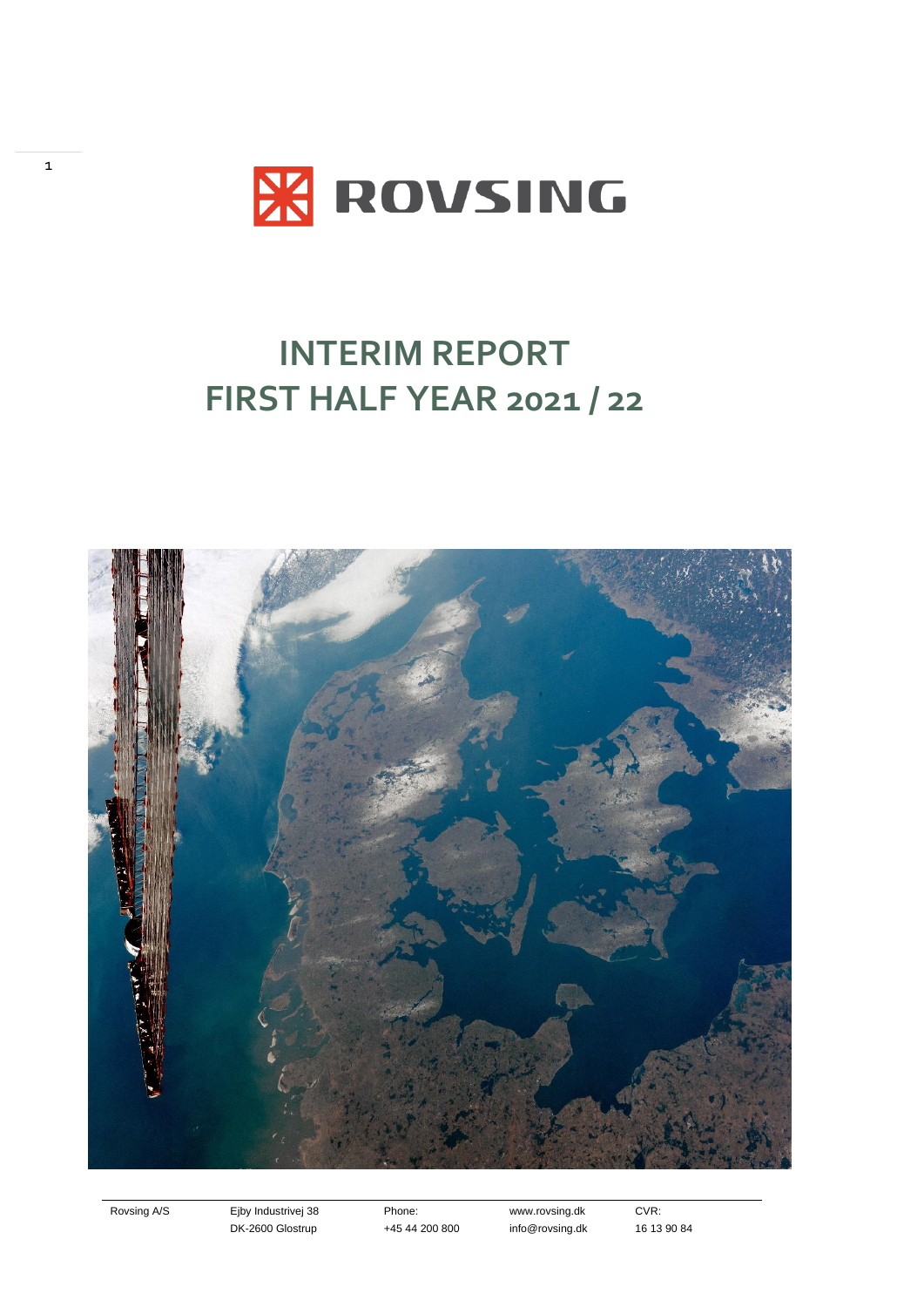### <span id="page-1-0"></span>**PROFILE**

Rovsing A/S (Rovsing) develops, manufactures and delivers systems for functional and electrical testing of spacecrafts (primarily satellites) and their payloads.

The products and systems are used for testing of spacecraft sub-systems, including external communication connections and instruments.

The Company's products are modular and are sold either on a stand-alone basis or used as modules in system solutions, customized for the specific spacecraft application. In connection with the configuration of system solutions, third parties' products are also used, and software is configured for the individual spacecraft needs.

The products, inclusive software packages, are flexible and configurable, facilitating tailor-made customer solutions.

More specifically, Rovsing offers, the following equipment solutions:

- Power & Launch EGSE (Electrical Ground  $\overline{\phantom{a}}$ Support Equipment)
- Payload EGSE  $\overline{\phantom{a}}$
- **7** Platform EGSE
- $\overline{\phantom{a}}$ Instrument EGSE
- Avionics Test Beds  $\overline{\phantom{a}}$
- $\overline{\phantom{a}}$ Central Check-out Equipment
- Thermal EGSE  $\overline{\phantom{a}}$
- **z** Real-time Simulators

In addition, Rovsing develops software solutions, including solutions based on specific customer specifications, and performs independent software verification/validation (ISVV) for critical spacerelated software developed by third parties.

Rovsing also provides engineering support for large corporations in the space industry at various locations in Europe and in South America. For more than 15 years, Rovsing has been responsible for configuration control of ground installations at the European space base CSG in Kourou in French Guiana.

The main customers of Rovsing are European and US-based space groups such as Airbus DS, Thales Alenia Space, OHB, Boeing, Lockheed Martin and their key sub-suppliers. The European Space Agency (ESA), NASA and various national space agencies are also among Rovsing's customers.

### **LIST OF CONTENTS**

| FINANCIAL HIGHLIGHTS AND RATIOS 4 |  |
|-----------------------------------|--|
|                                   |  |
|                                   |  |
| INCOME AND COMPREHENSIVE INCOME   |  |
|                                   |  |
|                                   |  |
| STATEMENT OF CHANGES IN EQUITY 13 |  |
| CASH FLOW STATEMENT 14            |  |
|                                   |  |
|                                   |  |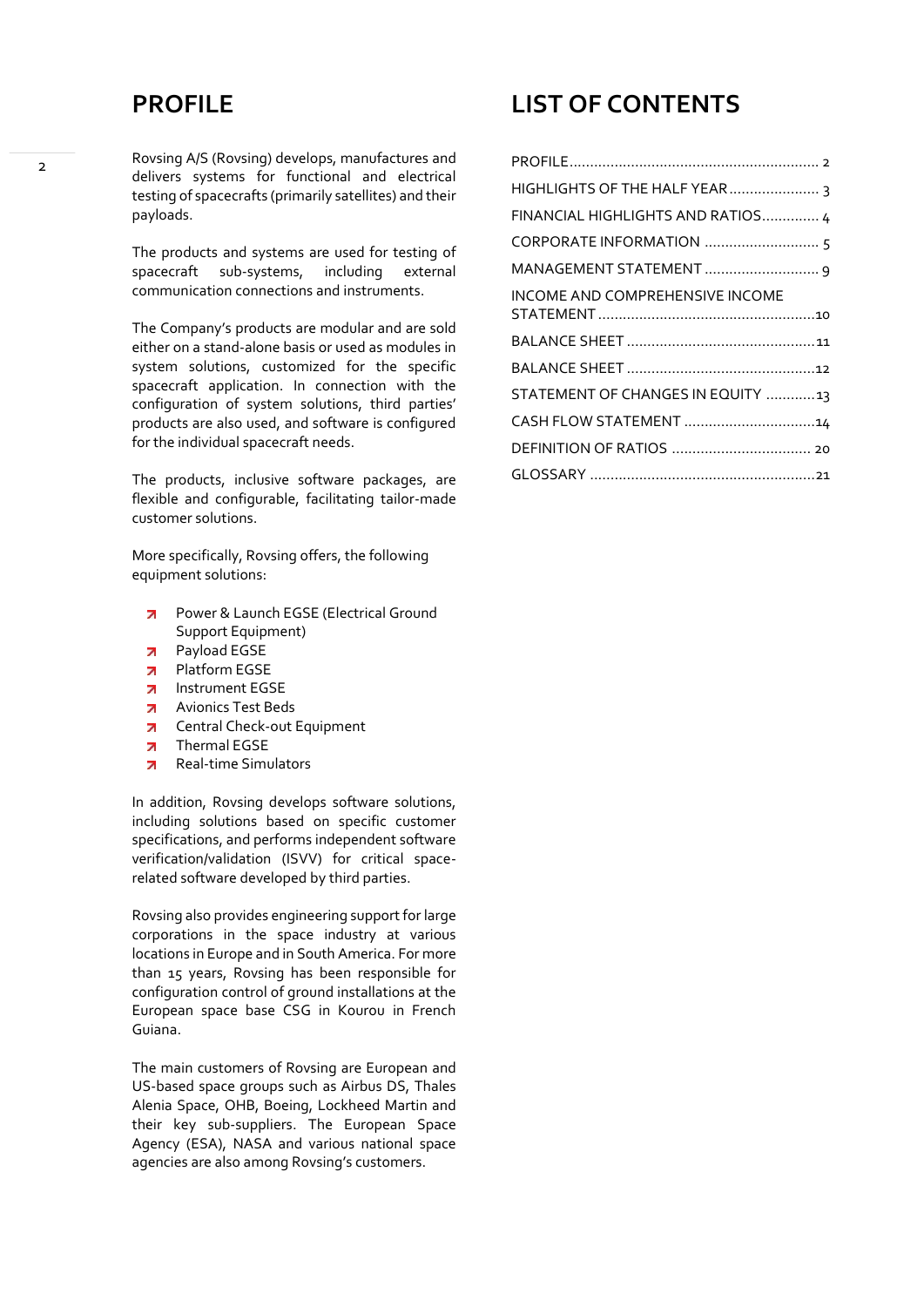### <span id="page-2-0"></span>**HIGHLIGHTS OF THE HALF YEAR**

- In the first half year of 2021/22, the revenue amounted to DKK 13,0 million (2020/21: DKK 12,4 million) while the 2021/22 EBITDA amounted to DKK 0,6 million (2020/21: DKK 1,0 million).
- During H1 of 2021/22, the Company has seen delays on vital inputs from customers due to changes at programme level. With delayed and evolving incoming requirements it has been difficult to ensure the expected progress in large projects such as Galileo 2G and Mars Sample Return. The effort of reshuffling resources and responding to the changes in baseline has had a negative impact on H1 revenue and EBITDA. These delays are expected to be recovered in H2.
- The order backlog at 31 December 2021 was at a high level of DKK 37,7 million (H1 2020/21 DKK 21,1 million), with an order intake in H1 of 2021/22 of DKK 5,9 million (H1 2020/21 DKK 19,3 million). The current order backlog for Rovsing gives a positive operational outlook as well for the coming years. New programmes are coming up in the industry both commercially and as well in the institutional segment, with further tenders and prospects expected to be issued and settled during the financial year.
- Rovsing has continued to support its Customers in H1 2020/21, as an important key provider on major ongoing missions such as Galileo 2nd Generation, Mars Sample Return, SMILE, PLATO, FLEX and ARTEMIS. With our team delivering test- and simulation systems, individual products, software solutions, ISVV and on-site engineering services. The market position of Rovsing within the segment has been further strengthened based on the delivered performance and value. Showcased with new customers SITAEL for the PLATiNO programme and NASA-JPL in support of Mars Sample Return mission.
- The global supply chain pressure on the electronic component market continues to draw focus with price and lead-time increases, a situation which is expected to remain volatile in 2022. Until now the impact on ongoing projects has been kept to a minimum by the Rovsing team with utilization of existing stock, the Company secured earlier in 2021, as well as coupled with good cooperation with suppliers. Rovsing continues to seek ways to mitigate the situation with our supply chain and customers in the current volatile environment.
- Based on the H1 2021/22 performance, with the delayed Customer inputs, it is expected that the Company can recover the lost performance during H2, given no further delays. The outlook for 2021/22 is maintained with a revenue in the range of DKK 34 to 36 million, and an EBITDA in the range of DKK 3,5 to 4,5 million.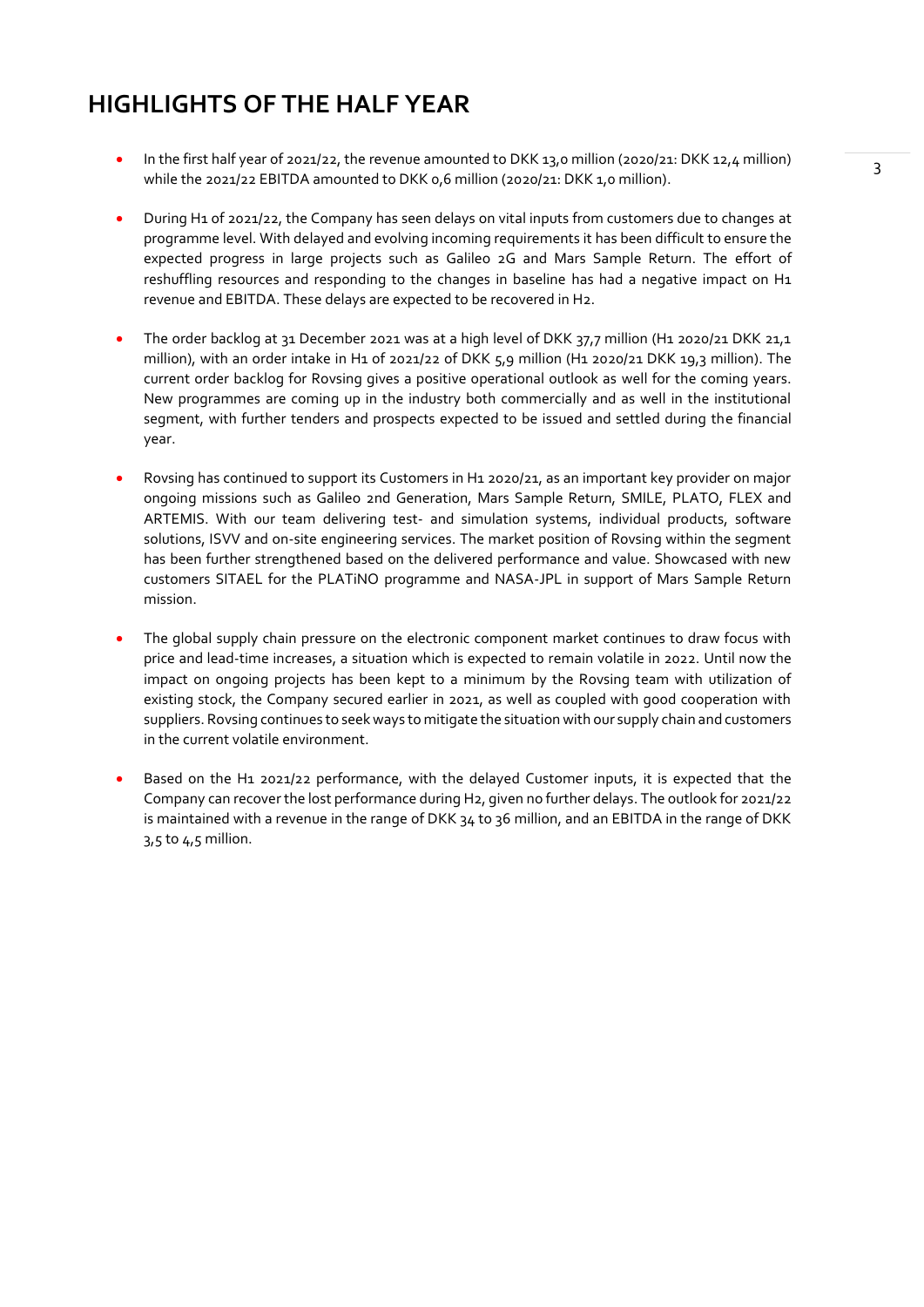### <span id="page-3-0"></span>**FINANCIAL HIGHLIGHTS AND RATIOS**

| <b>INCOME STATEMENT</b>                                  | ıН<br>2021/22  | ıН<br>2020/21 | <b>Full year</b><br>2020/21 |
|----------------------------------------------------------|----------------|---------------|-----------------------------|
| DKK'000                                                  |                |               |                             |
| Revenue<br>Earnings before interest, taxes,              | 13,007         | 12,392        | 27,535                      |
| depreciation and amortisation,<br><b>EBITDA</b>          | 635            | 1,031         | 2,514                       |
| Operating profit (EBIT)                                  | $-320$         | $-1,158$      | $-2,497$                    |
| Financial income and expenses,<br>net                    | $-493$         | $-402$        | -918                        |
| Profit/loss for the year                                 | $-813$         | $-1,617$      | -3,398                      |
| <b>BALANCE SHEET</b>                                     |                |               |                             |
| Non-current assets                                       | 16,563         | 16,395        | 14,053                      |
| Current assets                                           | 13,079         | 9,533         | 11,079                      |
| Total assets                                             | 29,642         | 25,928        | 25,132                      |
| Equity                                                   | 8,842          | 9,806         | 9,576                       |
| Non-current liabilities                                  | 6,000          | 4,630         | 4,687                       |
| <b>Current liabilities</b>                               | 14,800         | 11,492        | 10,869                      |
| Total equity and liabilities                             | 29,642         | 25,928        | 25,132                      |
| <b>CASH FLOW STATEMENT</b>                               |                |               |                             |
| Cash flow from operating activities                      | 1,141          | $-628$        | -587                        |
| Cash flow from investing activities                      | $-1,393$       | -160          | -429                        |
| Cash flow from financing activities                      | 254            | 796           | 1,002                       |
| Total cash flow                                          | $\overline{2}$ | 8             | $-13$                       |
| <b>KEY FIGURES</b>                                       |                |               |                             |
| EBITDA margin, %                                         | 4.9            | 8.3           | 9.1                         |
| EBIT margin, %                                           | $-2.5$         | $-9.3$        | -9.1                        |
| Return on equity, %                                      | -4.5           | $-9.5$        | $-14.7$                     |
| Earnings per share (EPS)                                 | $-1,7$         | $-3,5$        | $-7,3$                      |
| Earnings per share (EPS-D)                               | $-1,5$         | $-3,1$        | $-6,5$                      |
| Cash flow per share (CFPS)                               | $-0,89$        | $-11,1$       | $-22,1$                     |
| Dividends per share of DKK 50                            |                |               |                             |
| Pay-out ratio, %                                         |                |               |                             |
| Equity per share, DKK                                    | 18,73          | 21,47         | 20,3                        |
| Solvency, %                                              | 29.8           | 37.8          | 38.1                        |
| Average number of shares (1,000<br>shares                | 470            | 457           | 463                         |
| Number of shares at year-end<br>$(1,000 \text{ shares})$ | 472            | 457           | 471                         |

The key figures are calculated in accordance with the recommendations issued by the Danish Society of Financial Analysts ("Finansforeningens").

Rovsing's financial year is from 1 July to 30 June.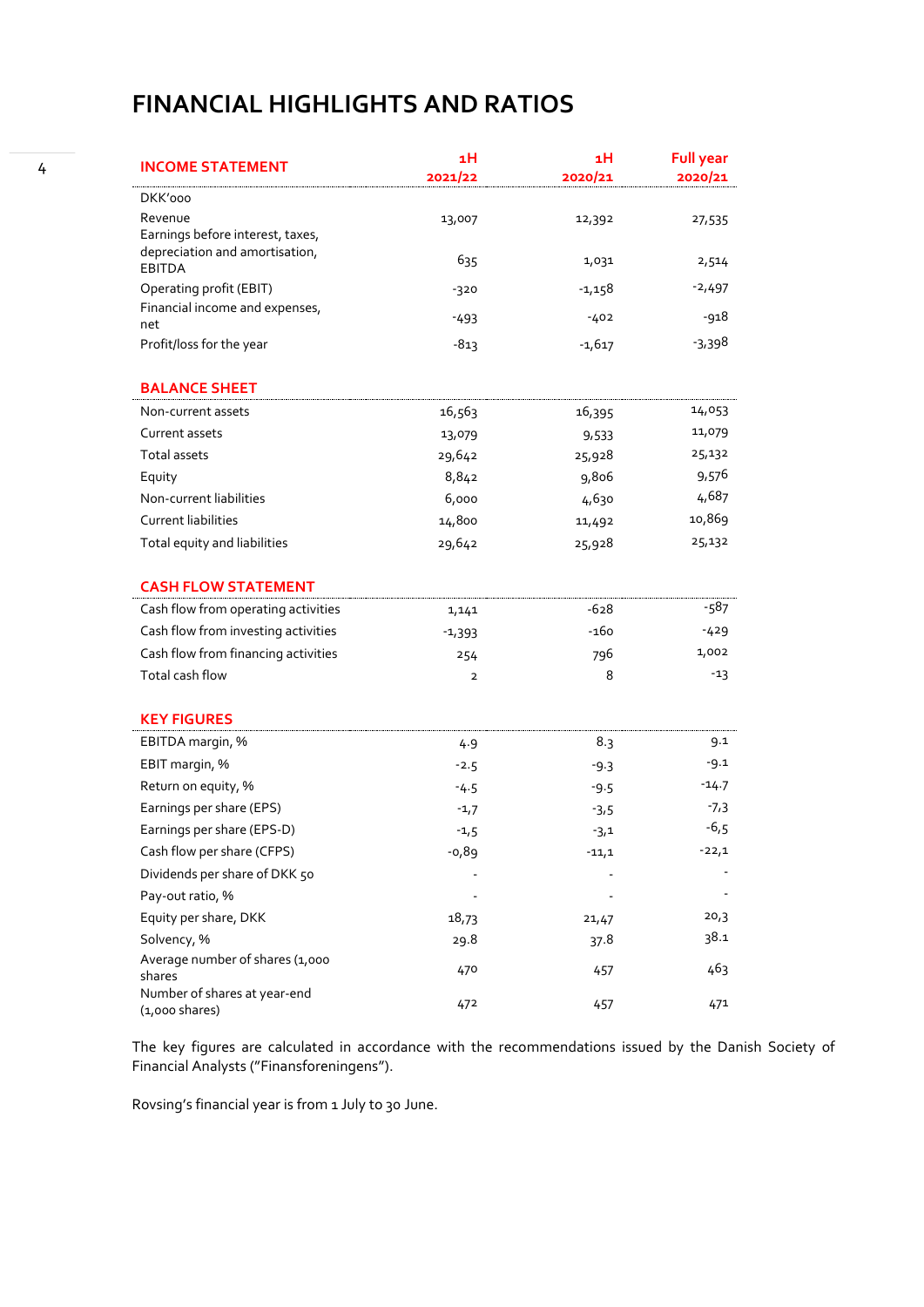### <span id="page-4-0"></span>**CORPORATE INFORMATION**

#### **The Company**

Rovsing A/S Ejby Industrivej 34-38 2600 Glostrup, Denmark

| Phone:     | +45 44 200 800  |
|------------|-----------------|
| Fax:       | +45 44 200 801  |
| Website:   | www.rovsing.dk  |
| $E$ -mail: | info@rovsing.dk |
|            |                 |

Company reg. (CVR) no.: 16 13 90 84<br>Date of incorporation: 20 May 1992 Date of incorporation: 20 May 1992<br>
Municipality of registered office: Glostrup, Denmark Municipality of registered office:

#### **Board of Directors**

Michael Hove (Chairman) Ulrich Beck Jakob Have

#### **Executive Management**

Hjalti Pall Thorvardarson, CEO Sigurd Hundrup, CFO

#### **Auditors**

KPMG Statsautoriseret Revisionspartnerskab Dampfærgevej 28 2100 København Ø

5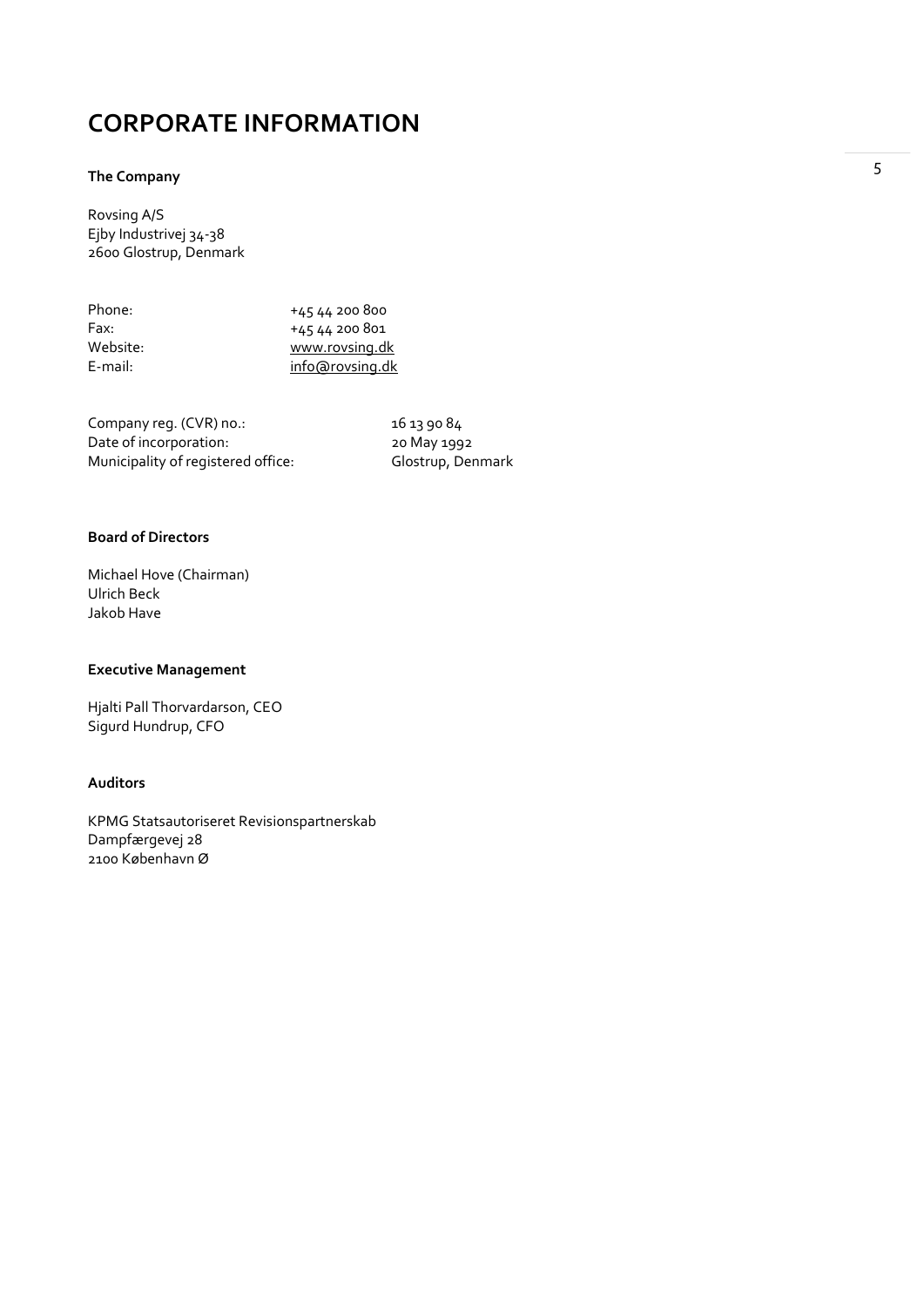## **MANAGEMENTS' REVIEW**

#### **REVENUE AND RESULTS**

Revenue for the first half year 2021/22 amounted to DKK 13,0 million compared to DKK 12,4 million in the same period last year.

Gross profit for the period amounted to DKK 9,0 million compared to DKK 9,1 million in the first half of 2020/21.

The Company's earnings before interest, tax, depreciation and amortisation (EBITDA) for the period amounted to DKK 0,6 million compared to DKK 1,0 million in the same period of the financial year 2020/21.

The net profit for the first half year amounted to DKK -0,8 million compared to DKK -1,6 million in the same period last year.

Equity as per 31 December 2021 amounted to DKK 8,8 million (31 December 2020: DKK 9,8 million).

Cash flow from operating activities for the period amounted to DKK 1,1 million compared to DKK -0,6 million in the first half year 2020/21. Net cash flow from investing activities amounted to DKK -1,4 million (2020/21: DKK -0,2 million) due to investment in Rovsings new facility/headquarters. Cash flow from financing activities amounted to DKK 0,3 million (2020/21: DKK 0,8 million) while net cash flow for the period amounted to DKK o million (2020/21: DKK 0 million). Due to COVID-19, the government delayed payment of VAT and atax/am-contribution equals DKK 3,0 million. The deferred amount will be paid in later periods and will be funded by the Company's own funds.

The H1 2021/22 realised revenue and EBITDA are trailing slightly Management's expectations. This is primarily due to slower progress has been achieved on a couple of larger projects, due to overall programme delays in freezing the requirement specifications. Despite these challenges the team at Rovsing has been able to deliver on customer milestones and shift efforts to advancing other projects. The COVID-19 pandemic and the derived semiconductor supply-chain issues and raising prices have given further challenges and effort to keep all wheels turning efficiently. The flexibility of the Rovsing team and an active business continuation plan, remain a significant factor in driving mitigations to the pandemic situation and associated challenges.

The order intake in the first 6 months of the financial year 2021/22 has been lower compared to the order intake in H1 2020/21. This is a timing issue

as the Company reached a record high order intake in H2 of 2020/21. Secondly, the lower order intake in H1 2021/21 compared to the same period in the last business year is mainly driven by the fact that not many tenders have been in decision phase during H1 2021/22 while the Company has been busy submitting offers for new tenders:



Order backlog remains at a high level compared to earlier periods. This success reflects the efforts invested in sales and project proposals which have been intensified over the past years in connection with a steady increase in the general activity level of the industry. The figure below shows the order backlog exclusive of ongoing service contracts.



The evolution of the order backlog is in line with expectation as new key tenders have yet to be decided. The Company maintains a strong competitive position in key market segments.

#### **OPERATIONAL REVIEW**

#### **The European market**

Rovsing continues to be a key player within the European institutional space market, holding a position as one of the preferred collaborators of the major European Prime contractors in their efforts to capture upcoming mission within space exploration, earth observation, communication and other critical infrastructure. With our central roles within the Thales Alenia Space part of Galileo 2<sup>nd</sup> Generation (G2G) programme (Announcement no. 324), delivering multiple & recurring EGSE(s) to a flagship mission in Europe, the Company has secured a vital cornerstone in our order backlog and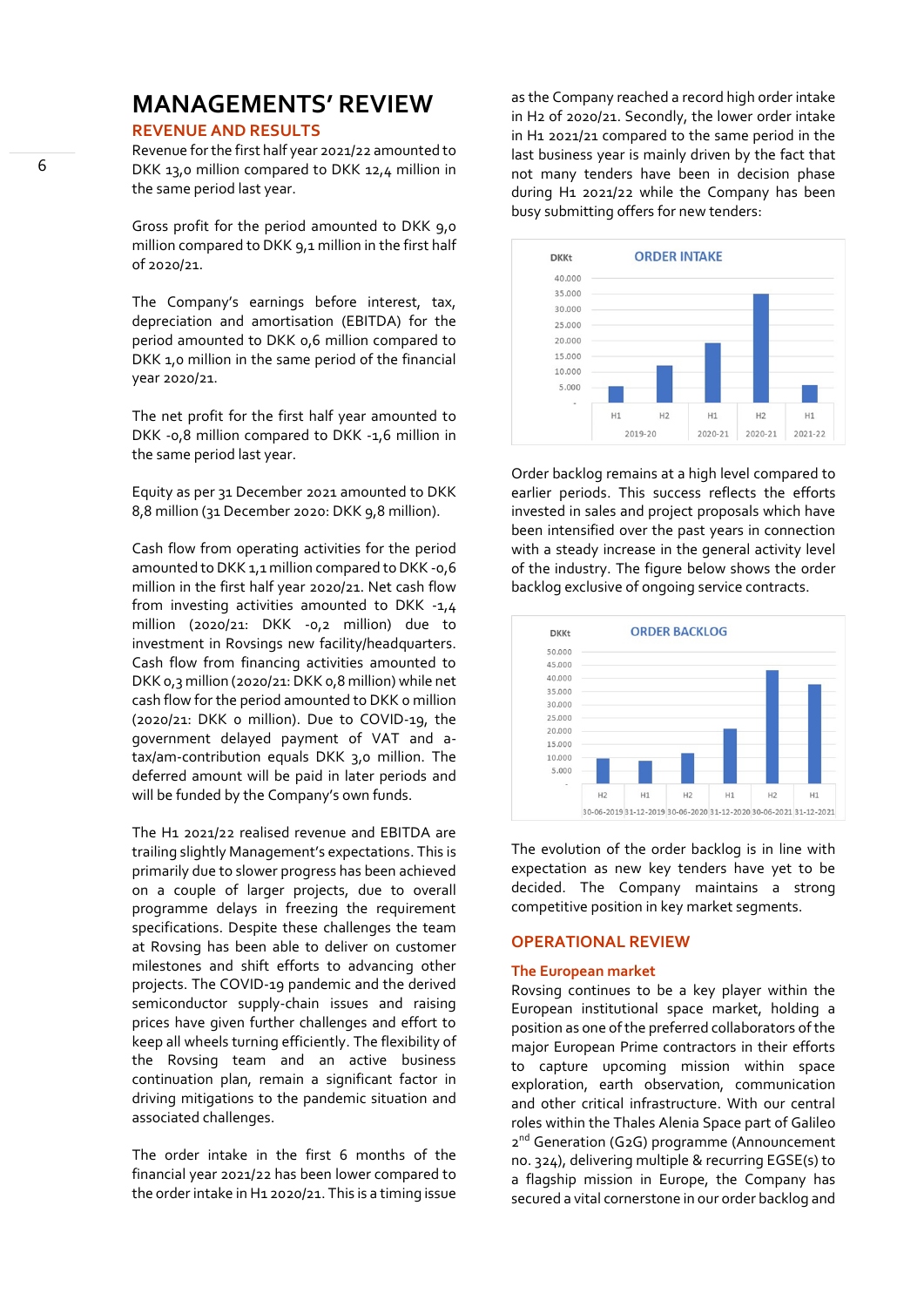future reference of the expertise and scope that Rovsing can deliver to its customers.

The Rovsing team concluded successfully the first of the Critical Design Reviews (CDR) of the G2G EGSEs in December 2021 together with TAS-Italy. With the next large CDR scheduled for completion in first quarter of 2022. With the first CDR approved the Rovsing team have begun the manufacturing, assembly, integration and test (MAIT) work.

Rovsing finished in November 2021 the Test Readiness Review (TRR) for customer TAS-UK in connection with the Electrical Power Subsystem (EPS) SCOE for the FLEX programme. The delivery of the FLEX EPS SCOE is expected early 2022. The FLEX EPS SCOE is good continuation of Rovsing Power SCOE business line and shares good synergies with the ongoing PLATO EPS SCOE for TAS-UK for which the first set was delivered back in June 2021 and second set is on track for delivery early 2022.

In November 2021 new orders were awarded to Rovsing by SITAEL S.p.A in Italy for EGSE and products to support their development of PLATiNO spacecrafts. The Kick-Off was concluded in December and deliveries are planned in H2. With the addition of SITAEL to the Company's customer base, showcases a further strengthening of our efforts in the commercial small-sat segment.

Rovsing is responsible for performing the Independent Software Validation (ISVV) for Airbus DS Spain on the Solar wind Magnetosphere Ionosphere Link Explorer (SMILE) Payload Module PLM, a contract signed back in September 2020 and running until spring 2022. SMILE is a joint venture mission between the European Space Agency and the Chinese Academy of Sciences.

Airbus DS in Toulouse led the winning consortium for the Mars Sample Return (MSR) Earth Return Orbiter (ERO) programme. Rovsing is a core consortium member, responsible for providing the Electrical Satellite Interface Simulator (E-SIS). The Critical Design Review of the E-SIS was concluded successfully with Airbus DS, ESA and NASA in October 2021. Thus, starting MAIT phase of the project.

Together with Critical Software from Portugal, Rovsing submitted the updated ESA handbook for Independent Software Verification and Validation.

Rovsing has continued support for the Artemis missions with the Orion Multi-Purpose Crew Vehicle (MPCV) European Service Module (ESM). Four Solar Array Wing Front End Equipment (SAW FEE) systems are deployed, two with Airbus DS in Bremen and Ariane Group in Les Mureaux, one with Lockheed Martin in Colorado for the Integrated Test Lab and the fourth with NASA at the Kennedy Space Center. As part of the NASA Artemis and Lunar Gateway programmes, ESA has committed to providing additional three ESMs. In this connection Rovsing is continuing to provide engineering support both remote & onsite as well as spare parts and possible upgrades. In September 2021 the third recurring MPCV-ESM PCDU EGSE in support of the upcoming ESMs was delivered to Leonardo in Milan.

Rovsing´s onsite service business in Kourou remain in place with contracts running until ultimo 2022 with high likelihood of a minimum one year extension.

#### **The North American market**

Due to COVID-19, no customer or trade show visits to North America were possible during H1. Rovsing still proceeded to explore further opportunities with North American customers and responding to tenders. Recently, in November 2021 an order from NASA-JPL for our Power Front-End(s) and Latching Current Limiters was received with deliveries in H2.

As a supplier of various EGSE to the European Service Module (ESM) for the Orion Crew Capsule, Rovsing remains a vital partner for the Artemis missions planned in the coming years with the aim of bringing humans back to the Moon. With the ESA and NASA commitment for three additional ESMs, Rovsing has been awarded service agreements to support the Artemis mission for the coming years.

The overall North American market for commercial, military, and civil space remains a growth opportunity and strategic focus for the Company.

#### **Emerging space markets**

Rovsing continues to closely monitor emerging and ambitious space markets with their increasing space budgets. However, sales activities and inquiries from emerging markets have remained at a low level in H1 2021/22. This can be attributed to the overall world situation where emerging markets and one-off programmes are more sensitive to the COVID-19 pandemic than programmes of more established space nations.

#### **Product development and production**

Rovsing has continued focus on improving its product base and related logistics, production and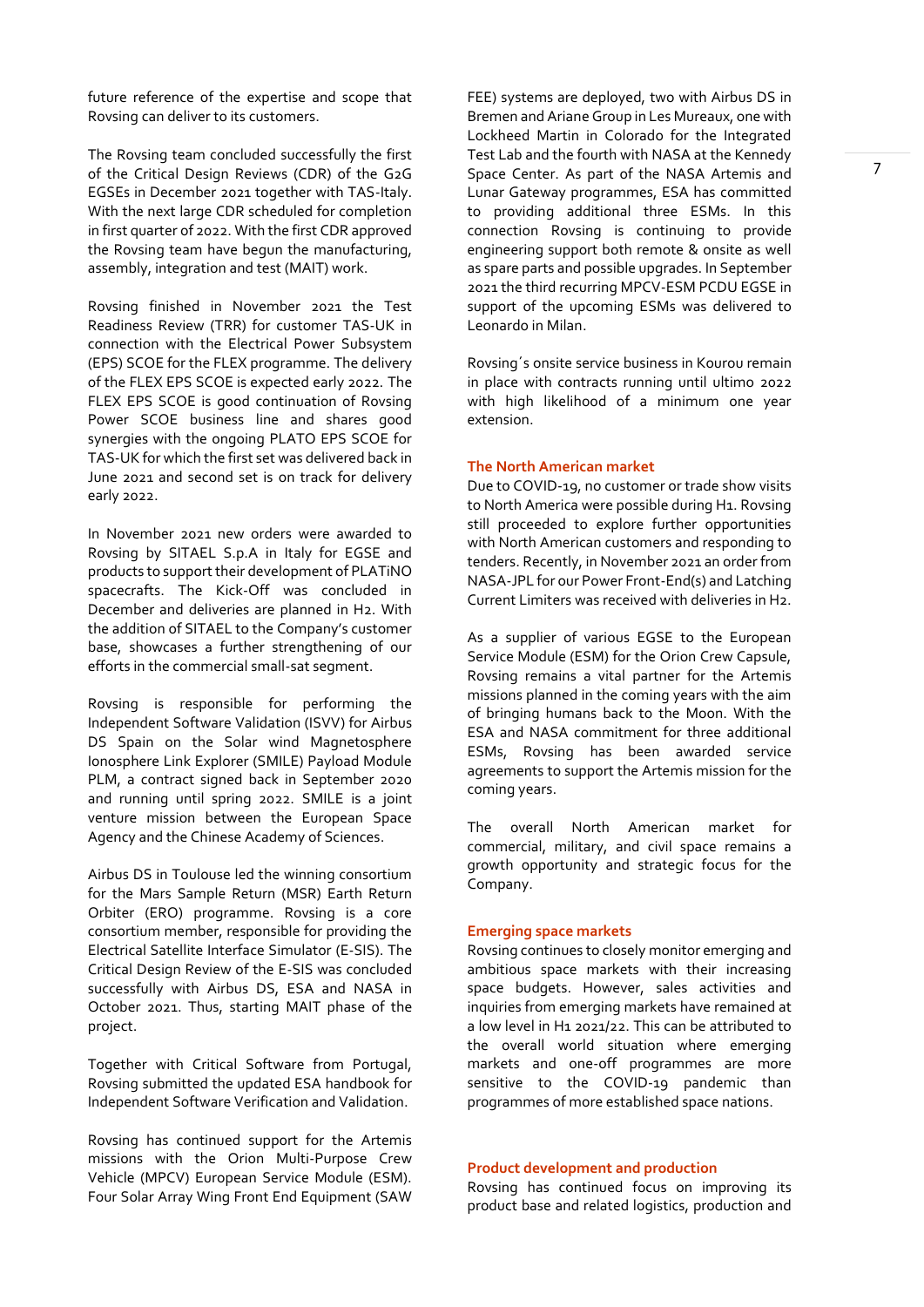testing environments. Improvements in value chain, heightening of quality and efficiency are a constant focus to improve the Company's competitive advantage. With the new and improved Company headquarters the foundation for future improvements has been laid, allowing for further scaling of our operations and development.

Product development and feature improvements in the domains of both software and hardware remain key enablers for Rovsing abilities to deliver diverse market leading system solutions to customers.

Rovsing's strategic roadmap focuses on achieving increased scalability such that our already modular products can be better address the widening range of satellite architectures.

#### **Organisation and management**

By the end of December 2021, Rovsing employed a total of 27 employees, counted on a full-timeequivalent basis. Most employees were employed at the company's head office in Glostrup, Denmark, but the company also has employees in Kourou, French Guiana, where they provide support and consultancy services.

At the Company's annual general meeting in October 2021 Michael Hove, Jakob Have and Ulrich Beck were reelected to the Board of Directors.

#### **COVID-19**

The COVID-19 pandemic has continued to be a major disruption event in both personal and professional lives of all. At Rovsing an active business continuity plan to address the COVID-19 situation has been in place to ensure continuous evaluation of the business based on supply chain, internal resources, progress and governmental guidelines.

The COVID-19 derived semiconductor supply-chain issues and raising prices have given further challenges and effort to keep all wheels turning efficiently. The flexibility of the Rovsing team and an active business continuation plan, remain a significant factor in driving mitigations to the pandemic situation and associated challenges.

Management continues to monitor the situation and take appropriate actions to minimize any potential business impacts moving forward.

#### **Outlook for 2021/22**

Based on the H1 2021/22 performance, with the delayed Customer inputs, it is expected that the Company can recover the lost performance during H2, given no further delays. The outlook for

2021/22 is maintained with a revenue in the range of DKK 34 to 36 million, and an EBITDA in the range of DKK 3,5 to 4,5 million.

#### **EVENTS AFTER THE REPORTING PERIOD**

After the balance sheet date, no events have occurred that materially affect the Company's financial position.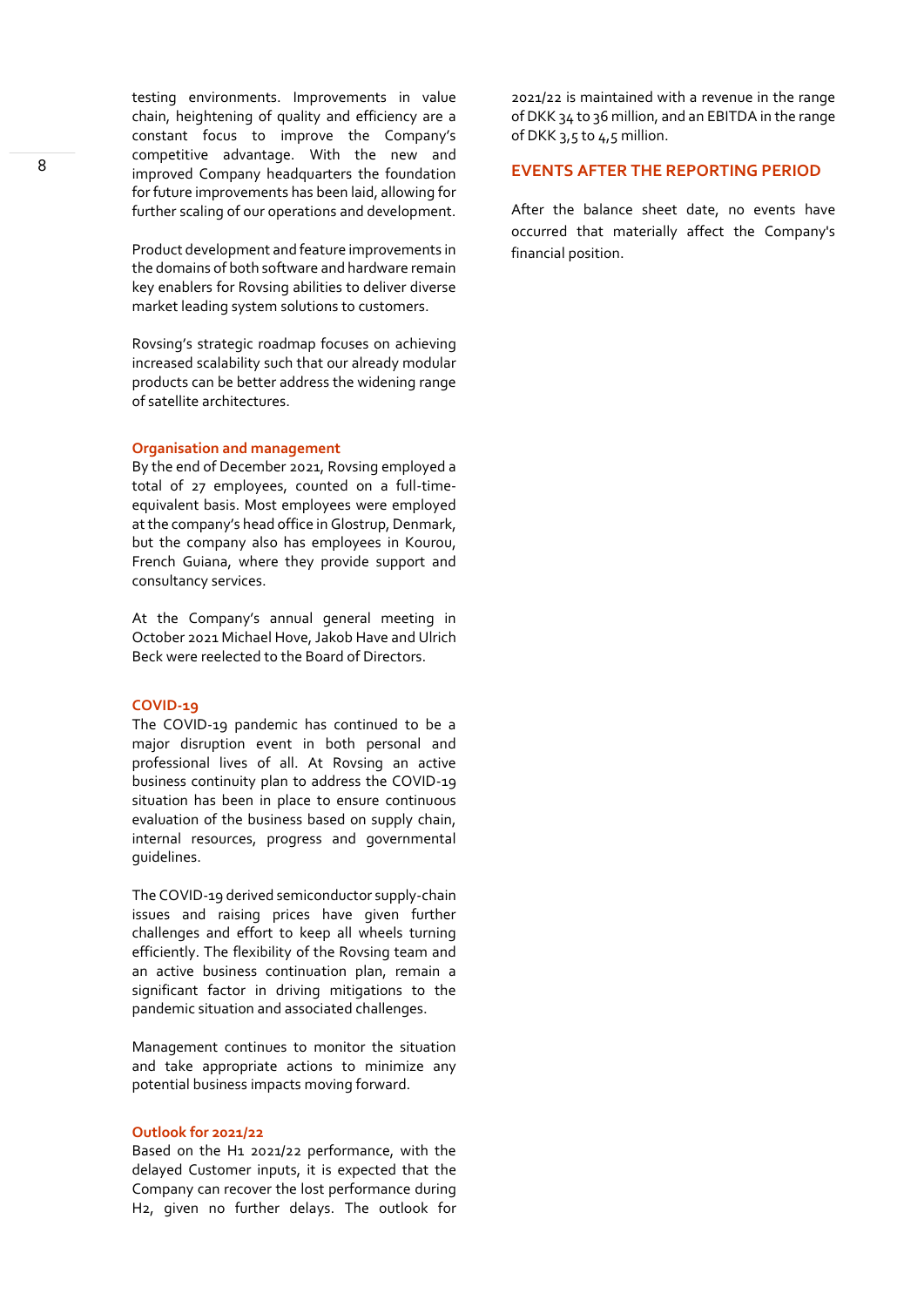### <span id="page-8-0"></span>**MANAGEMENT STATEMENT**

The Board of Directors and the Executive Management have today discussed and approved the interim report for Rovsing A/S for the period 1 July – 31 December 2021.

The interim report, which has neither been audited nor reviewed by the company's auditor, has been prepared in accordance with IAS 34, "Interim Financial Reporting", as adopted by the EU and in line with additional Danish interim reporting requirements for listed companies.

In our opinion, the financial statements give a true and fair view of Rovsing A/S' assets, liabilities and financial position as at 31 December 2021 and of the results of the company's operations and cash flow for the period 1 July – 31 December 2021.

Further, in our opinion, the management review gives a true and fair review of the development in the company's operations and financial matters, the result of the company's operations for the period and the financial position as a whole as well as a description of the principal risks and uncertainties that the company faces.

Glostrup, 21 February 2022

**Executive Management**

Hjalti Pall Thorvardarson (CEO)

Sigurd Hundrup (CFO)

**Board of Directors**

Michael Hove (Chairman)

Ulrich Beck Jakob Have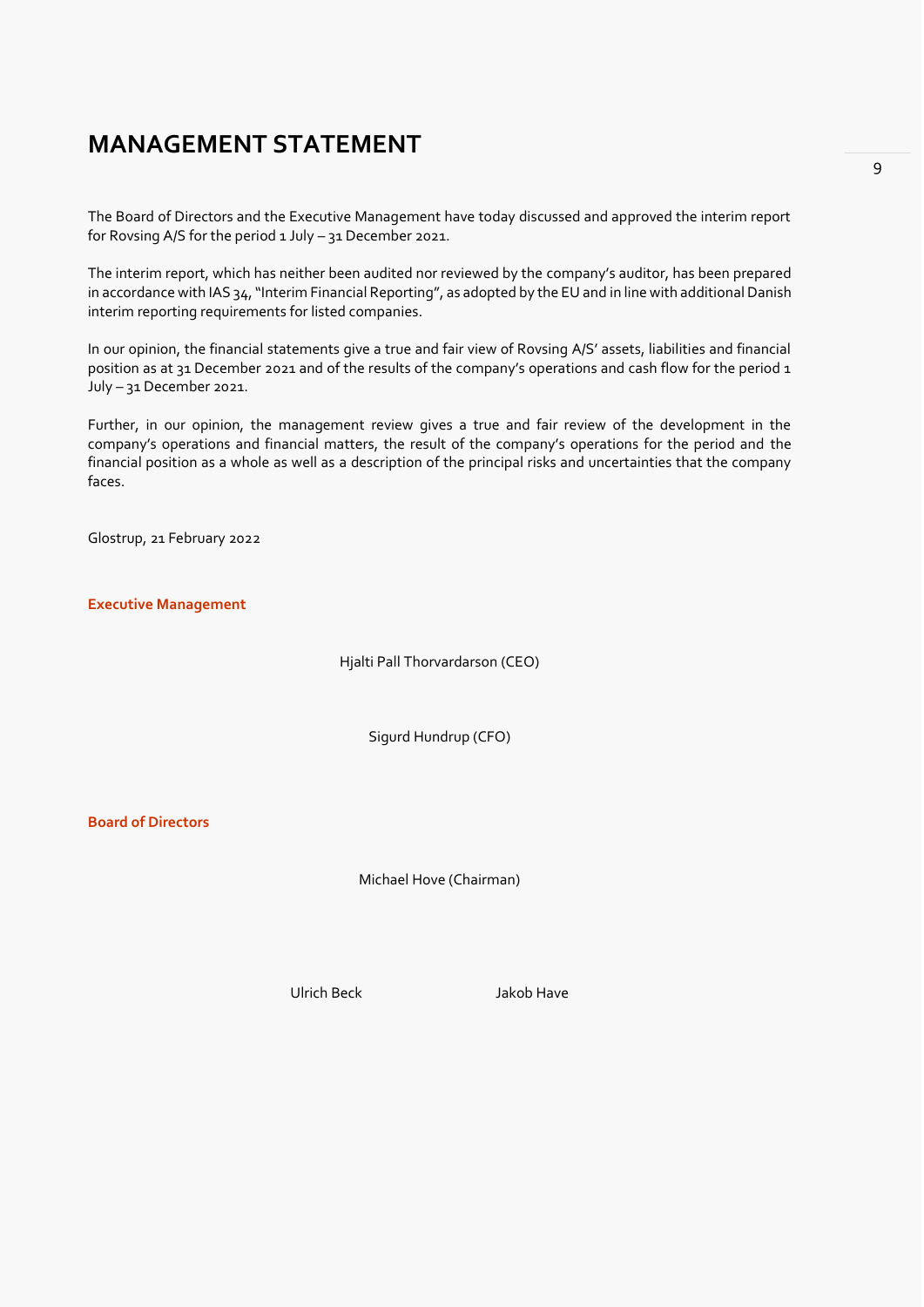## <sup>10</sup> **INCOME AND COMPREHENSIVE INCOME STATEMENT**

| Note           | <b>INCOME AND COMPREHENSIVE INCOME</b><br><b>STATEMENT</b> | 1H       | 1H       | <b>Full year</b> |
|----------------|------------------------------------------------------------|----------|----------|------------------|
|                |                                                            | 2021/22  | 2020/21  | 2020/21          |
|                | DKK'000                                                    |          |          |                  |
| $\overline{2}$ | Revenue                                                    | 13,007   | 12,392   | 21,836           |
|                | Production costs, external                                 | $-4,002$ | $-3,279$ | -4,966           |
|                | Gross profit                                               | 9,005    | 9,113    | 16,869           |
|                | Other external expenses                                    | -980     | $-1,009$ | $-2,112$         |
|                | Staff costs                                                | $-7,390$ | $-7,073$ | $-15,620$        |
|                | Operating profit before depreciation and                   |          |          |                  |
|                | amortisation (EBITDA)                                      | 635      | 1,031    | $-863$           |
|                | Depreciation, amortisation and impairment                  | $-955$   | $-2,189$ | $-4,459$         |
|                | <b>Operating profit/loss (EBIT)</b>                        | -320     | $-1,158$ | $-5,322$         |
|                | Financial income                                           | 21       | 6        | $\overline{7}$   |
|                | Financial expenses                                         | $-514$   | -408     | $-1,195$         |
|                | Profit/loss before tax                                     | $-813$   | $-1,560$ | $-6,510$         |
|                | Tax on profit/loss for the year                            | o        | $-57$    | $-300$           |
|                | Net profit                                                 | $-813$   | $-1,617$ | $-6,810$         |
|                | Comprehensive income                                       | $-813$   | $-1,617$ | $-6,810$         |
|                | Allocation of profit/loss:                                 |          |          |                  |
|                | Shareholders of Rovsing A/S                                | $-813$   | $-1,617$ | $-6,810$         |
|                | Retained earnings                                          | $-813$   | $-1,617$ | $-6,810$         |
|                | Earnings per share                                         |          |          |                  |
| $\mathsf{3}$   | Earnings per share (EPS Basic)                             | $-1,7$   | $-3,5$   | $-7,3$           |
|                | Earnings per share (EPS-D)                                 | $-1,5$   | $-3,1$   | $-6,5$           |

<span id="page-9-0"></span>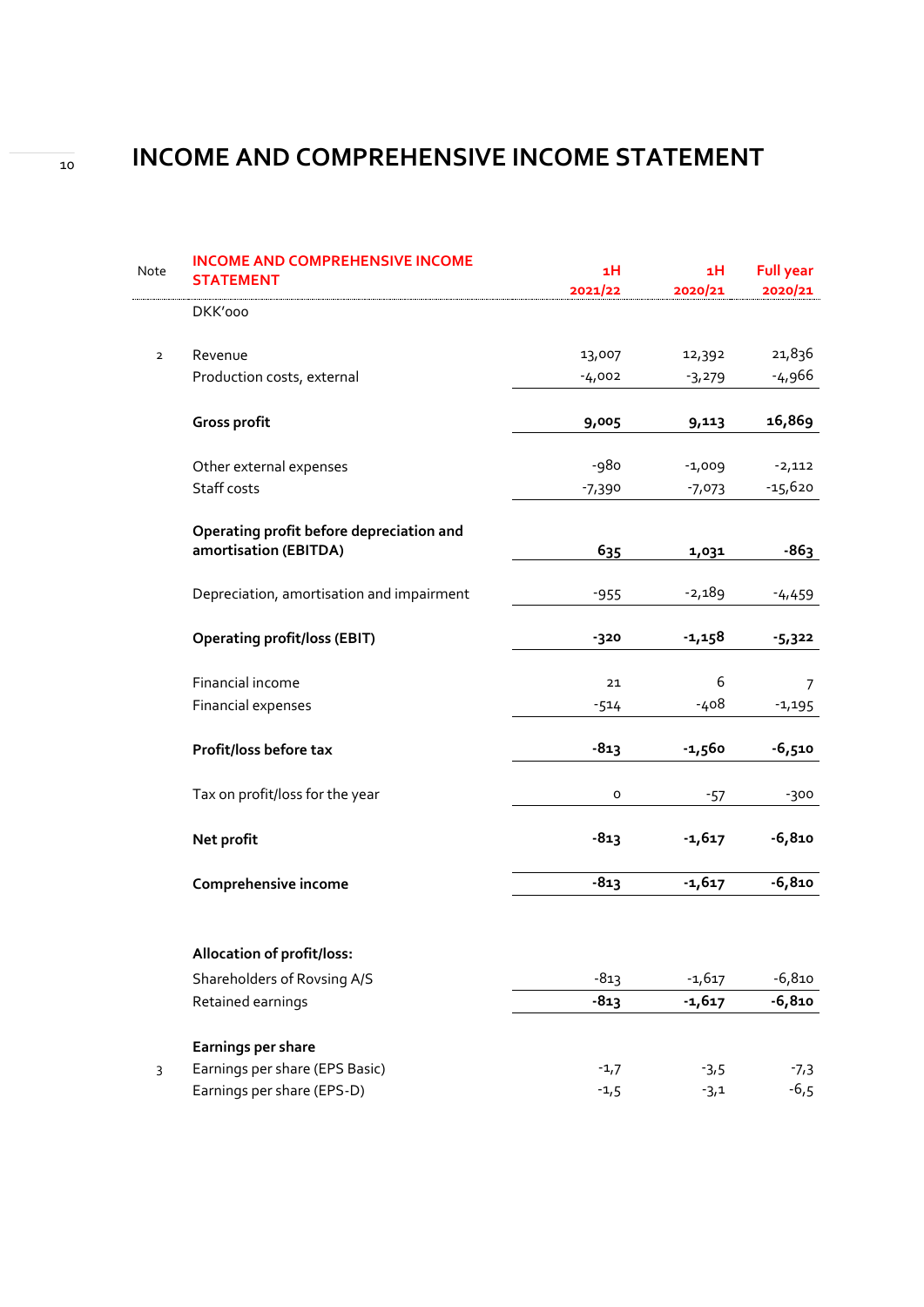### <span id="page-10-0"></span>**BALANCE SHEET**

#### Note **BALANCE SHEET, ASSETS**

|   |                                                  | 31/12/2021 | 31/12/2020 | 30/6 2021 |
|---|--------------------------------------------------|------------|------------|-----------|
|   | DKK'000                                          |            |            |           |
|   |                                                  |            |            |           |
|   | Non-current assets                               |            |            |           |
|   | Intangible assets                                |            |            |           |
| 5 | Completed development projects                   | 10,494     | 12,003     | 10,832    |
|   | Patents and licenses                             | $\circ$    | 656        | o         |
| 5 | Development projects in progress                 | 266        | 161        | 90        |
|   |                                                  | 10,760     | 12,820     | 10,922    |
|   | Property, plant and equipment                    |            |            |           |
|   | Other fixtures and fittings, tools and equipment | 1,130      | о          | o         |
| 6 | Right-of-Use assets                              | 2,455      | 1,432      | 913       |
|   |                                                  |            |            |           |
|   |                                                  | 3,585      | 1,432      | 913       |
|   | Other non-current assets                         |            |            |           |
|   | Tax                                              | 75         | 0          | 75        |
|   | Deferred tax                                     | 2,143      | 2,143      | 2,143     |
|   |                                                  |            |            |           |
|   |                                                  | 2,218      | 2,143      | 2,218     |
|   | Total non-current assets                         | 16,563     | 16,395     | 14,053    |
|   | <b>Current assets</b>                            |            |            |           |
|   | Inventories                                      | 3,106      | 2,531      | 2,396     |
|   | Trade receivables                                | 6,800      | 3,303      | 4,630     |
|   | Contract work in progress                        | 2,819      | 3,274      | 2,737     |
|   | Tax                                              | 0          | 0          | о         |
|   | Other receivables                                | 14         | 36         | 906       |
|   | Prepaid expenses                                 | 85         | 113        | 154       |
|   | Cash                                             | 255        | 276        | 256       |
|   | <b>Total current assets</b>                      | 13,079     | 9,533      | 11,079    |
|   | <b>TOTAL ASSETS</b>                              | 29,642     | 25,928     | 25,132    |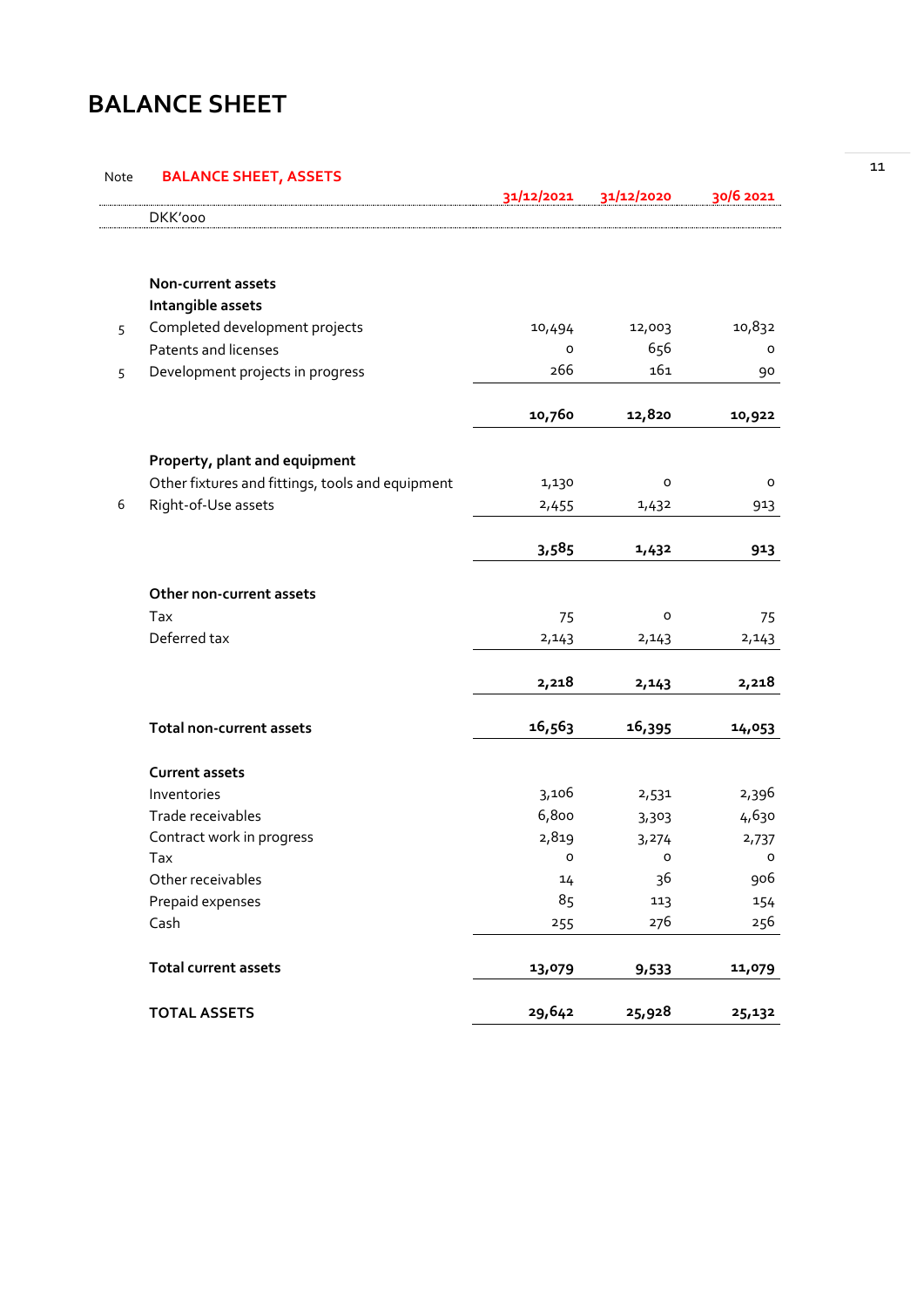### <span id="page-11-0"></span>**BALANCE SHEET**

Note **BALANCE SHEET, EQUITY AND LIABILITIES**

|   |                                      | 31/12/2021 | 31/12/2020 | 30/6 2021 |
|---|--------------------------------------|------------|------------|-----------|
|   | DKK'000                              |            |            |           |
|   | Equity                               |            |            |           |
|   | Share capital                        | 23,662     | 22,894     | 23,568    |
|   | Reserves for development costs       | 2,730      | 3,283      | 2,892     |
|   | Retained earnings                    | $-17,550$  | $-16,371$  | $-16,884$ |
|   | <b>Total equity</b>                  | 8,842      | 9,806      | 9,576     |
|   |                                      |            |            |           |
|   | Non current liabilities              |            |            |           |
|   | <b>Bond loans</b>                    | 4,200      | 4,200      | 4,200     |
| 6 | Lease liabilities                    | 1,800      | 430        | 487       |
|   | <b>Total non current liabilities</b> | 6,000      | 4,630      | 4,687     |
|   | <b>Current liabilities</b>           |            |            |           |
|   | Credit institutions                  | 3,864      | 4,082      | 3,181     |
| 6 | Lease liabilities                    | 657        | 792        | 393       |
|   | Prepayments, customers               | 4,585      | 2,051      | 1,014     |
|   | Trade payables                       | 22         | 278        | 623       |
|   | Other payables                       | 5,672      | 4,289      | 5,658     |
|   | <b>Total current liabilities</b>     | 14,800     | 11,492     | 10,869    |
|   | <b>Total liabilities</b>             | 20,800     | 16,122     | 15,556    |
|   | <b>TOTAL EQUITY AND LIABILITIES</b>  | 29,642     | 25,928     | 25,132    |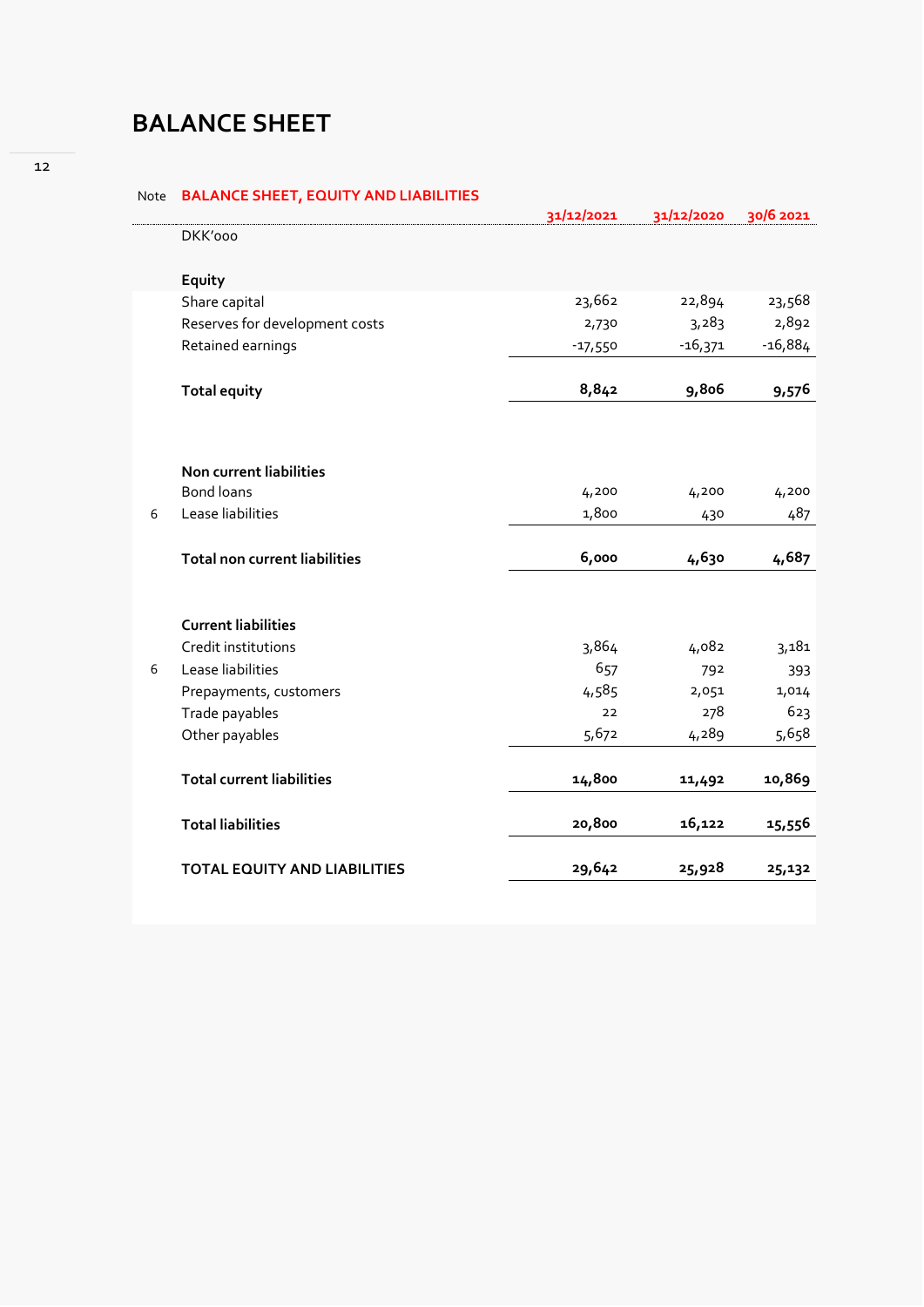### <span id="page-12-0"></span>**STATEMENT OF CHANGES IN EQUITY**

STATEMENT OF CHANGES IN **EQUITY** Note **EQUITY** DKK'000

| 2020/21                                      | <b>SHARE</b><br><b>CAPITAL</b> | <b>RESERVES</b><br><b>FOR</b><br><b>DEVELOP-</b><br><b>MENT COSTS</b> | <b>RETAINED</b><br><b>EARNINGS</b> | <b>TOTAL</b> |
|----------------------------------------------|--------------------------------|-----------------------------------------------------------------------|------------------------------------|--------------|
| Equity at 1 July 2020                        | 22,894                         | 3,040                                                                 | -14,511                            | 11,423       |
| Comprehensive income for the<br>period       |                                |                                                                       |                                    |              |
| Comprehensive income                         | O                              | $\Omega$                                                              | $-1,617$                           | $-1,617$     |
| Transferred between reserves                 | $\Omega$                       | 243                                                                   | $-243$                             | $\Omega$     |
| Total comprehensive income for<br>the period | $\mathbf{o}$                   | 243                                                                   | -1,860                             | $-1,617$     |
| Equity at 31 December 2020                   | 22,894                         | 3,283                                                                 | -16,371                            | 9,806        |

|                                        |                | <b>RESERVES</b>   |                 |              |
|----------------------------------------|----------------|-------------------|-----------------|--------------|
| 2021/22                                | <b>SHARE</b>   | <b>FOR</b>        | <b>RETAINED</b> | <b>TOTAL</b> |
|                                        | <b>CAPITAL</b> | <b>DEVELOP-</b>   | <b>EARNINGS</b> |              |
|                                        |                | <b>MENT COSTS</b> |                 |              |
| Equity at 1 July 2021                  | 23,568         | 2,892             | $-16,884$       | 9,576        |
| Comprehensive income for the<br>period |                |                   |                 |              |
| Comprehensive income                   |                |                   | $-813$          | $-813$       |
| Transferred between reserves           |                | $-162$            | 162             | $\circ$      |
| Total comprehensive income for         | $\mathbf{o}$   | $-162$            | $-651$          | $-813$       |
| the period                             |                |                   |                 |              |
| <b>Other transactions</b>              |                |                   |                 |              |
| Capital increase                       | 94             |                   |                 | 94           |
| Costs capital increase                 |                |                   | $-15$           | -15          |
| <b>Total transactions with owners</b>  | 94             | $\mathbf{o}$      | $-15$           | 79           |
| Equity at 31 December 2021             | 23,662         | 2,730             | $-17,550$       | 8,842        |

13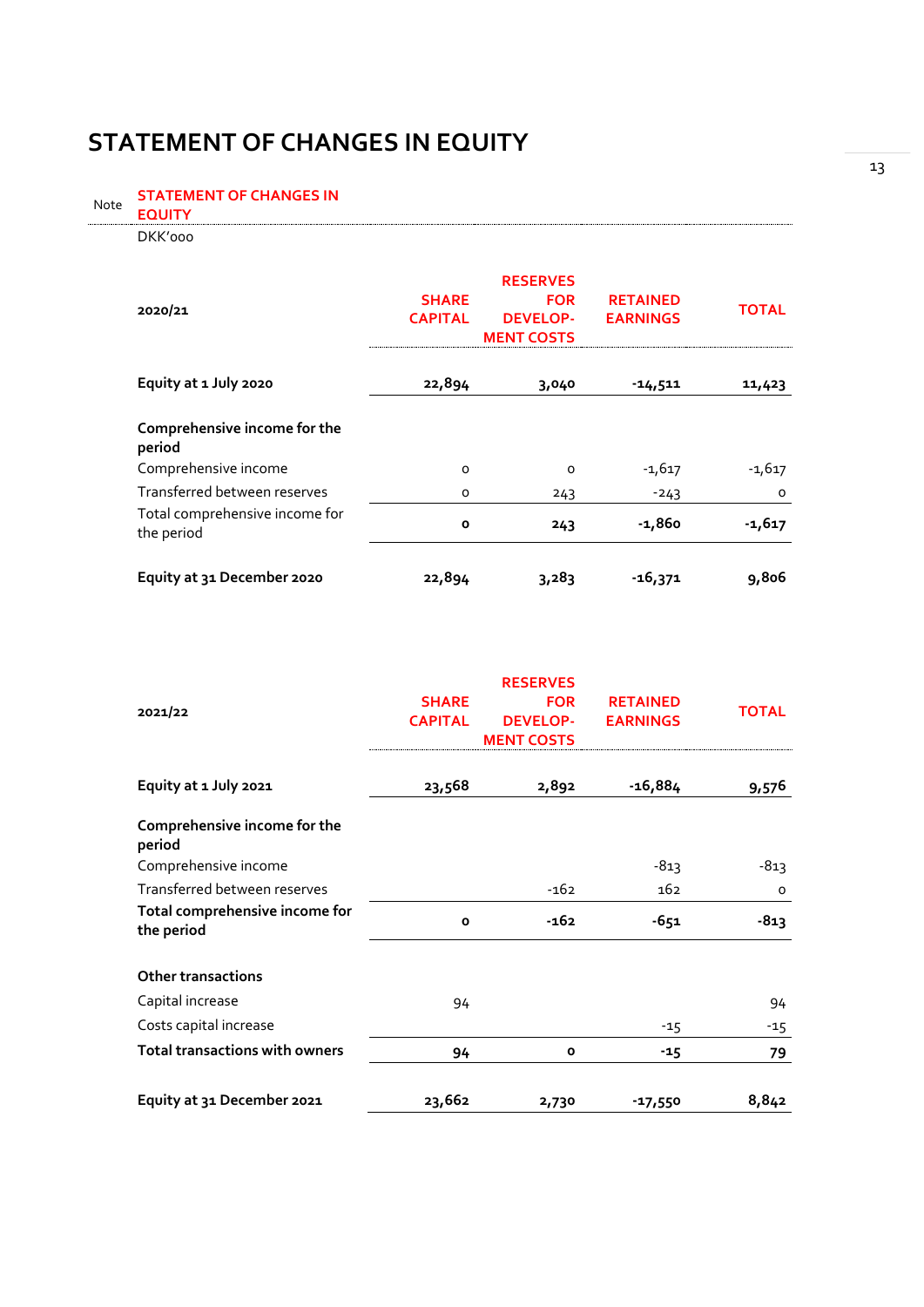## <span id="page-13-0"></span>**CASH FLOW STATEMENT**

| Note CASH FLOW STATEMENT                                        | 1H<br>2021/22 | 1H<br>2020/21 | <b>Full year</b><br>2020/21 |
|-----------------------------------------------------------------|---------------|---------------|-----------------------------|
| DKK'000                                                         |               |               |                             |
| Profit/loss for the year                                        | $-813$        | $-1,617$      | $-3,398$                    |
| Adjustment for non-cash operating items etc.:                   |               |               |                             |
| Depreciation, amortisation and impairment                       | 955           | 2,189         | 5,011                       |
| Financial income                                                | $-21$         | $-6$          | $-8$                        |
| Financial expenses                                              | 514           | 409           | 926                         |
| Tax on profit/loss for the year                                 | o             | 57            | $-17$                       |
| Cash flows from operations before changes in<br>working capital | 635           | 1,032         | 2,514                       |
| Change in working capital                                       | 999           | $-1,493$      | $-2,182$                    |
| Cash flow from operations                                       | 1,634         | $-461$        | 332                         |
| Interest receivable                                             | 21            | 6             | 8                           |
| Interest payable                                                | $-514$        | $-409$        | -926                        |
| Tax reimbursement                                               | o             | 236           | $\mathsf{o}$                |
| Cash flow from operating activities                             | 1,141         | $-628$        | $-586$                      |
| Acquisition of intangible assets                                | $-176$        | $-160$        | $-429$                      |
| Acquisition of tangible assets                                  | $-1,217$      | o             | o                           |
| Cash flow from investing activities                             | $-1,393$      | $-160$        | $-429$                      |
| New bond loans and debt with credit institutions                | 682           | 1,657         | 4,956                       |
| Repayment of bond loan                                          | $\circ$       | 0             | $-4,200$                    |
| Principal paid on lease                                         | -508          | $-861$        | $-1,340$                    |
| Other debt                                                      | o             | 0             | 35                          |
| Capital increase                                                | 95            | -0            | 1,575                       |
| Costs emission                                                  | $-15$         | $-O$          | $-24$                       |
| Cash flow from financing activities                             | 254           | 796           | 1,002                       |
| Net cash flow for the period                                    | $\mathbf{2}$  | 8             | $-13$                       |
| Cash, beginning of year                                         | 256           | 268           | 268                         |
| Cash, end of period                                             | 258           | 276           | 256                         |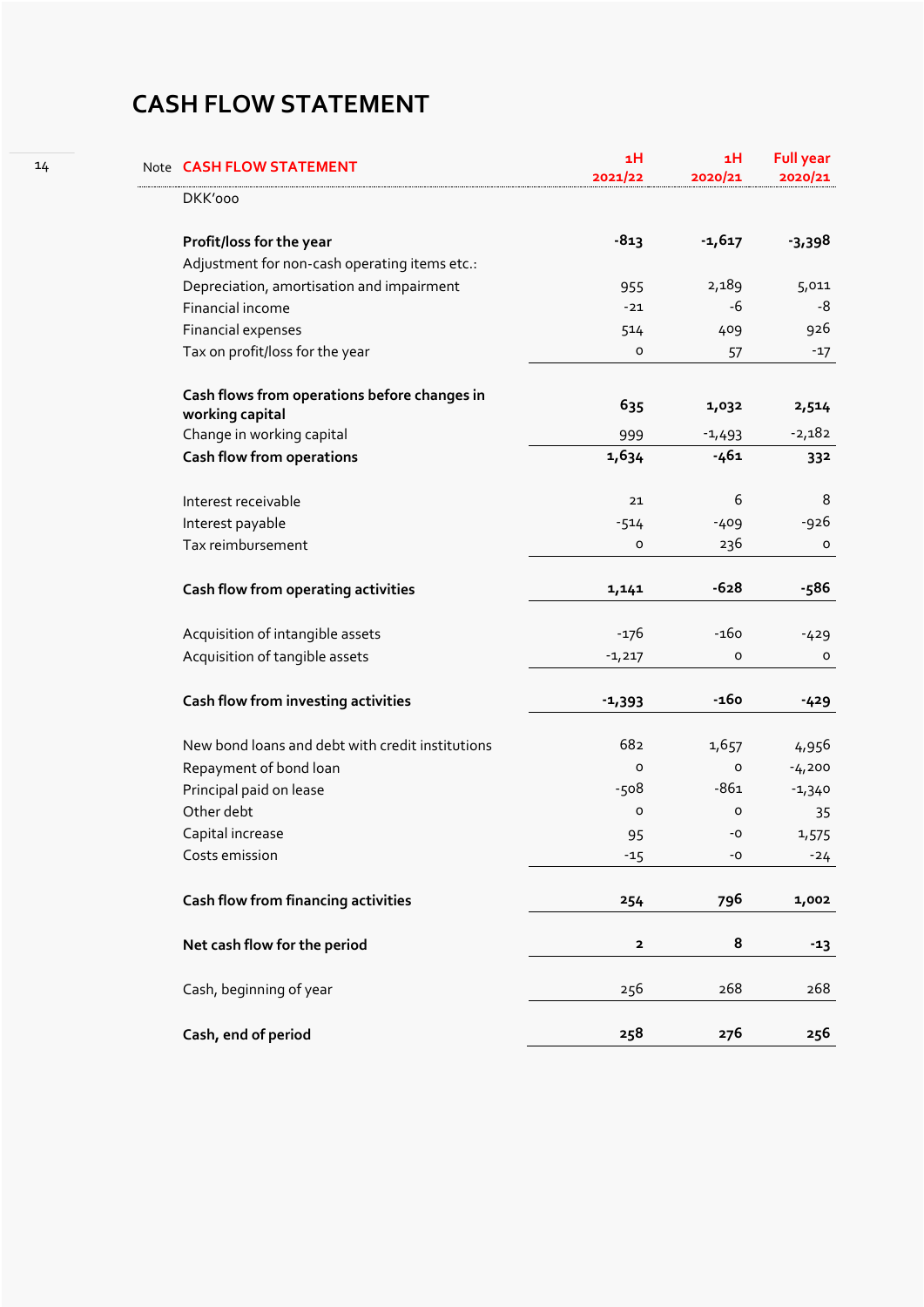### **NOTES**  $\frac{1}{15}$

### **1 ACCOUNTING POLICIES**

The interim report has been prepared in accordance with IAS 34, Interim financial reporting, as adopted by the EU and further Danish disclosure requirements in respect of interim reports for listed companies.

The accounting policies used for the interim report is the same as used for the Annual Report 2020/21, except for a change in the amortisation period of the Company's completed development projects. As a result of a reassessment of the expected economic life of the Company's completed development projects, the amortisation period has been extended, which results in a reduced amortization of approx. DKK 1,1 million in H1 2021/22 compared to the H1 of 2020/21.

Due to rounding, numbers presented throughout this report may not add up precisely to the totals.

The interim report is presented in DKK thousands (DKK '000).

For further details regarding accounting policies, we refer to the Annual Report 2020/21.

#### **New standards, interpretations and amendments adopted**

Rovsing has implemented all new and amended standards (IFRS) and interpretations (IFRIC) as adopted by the EU and which are effective for the financial year beginning on 1 July 2021. The implementation of these new or amended standards and interpretations had no material impact on the financial statements.

The half-year report is prepared in DKK.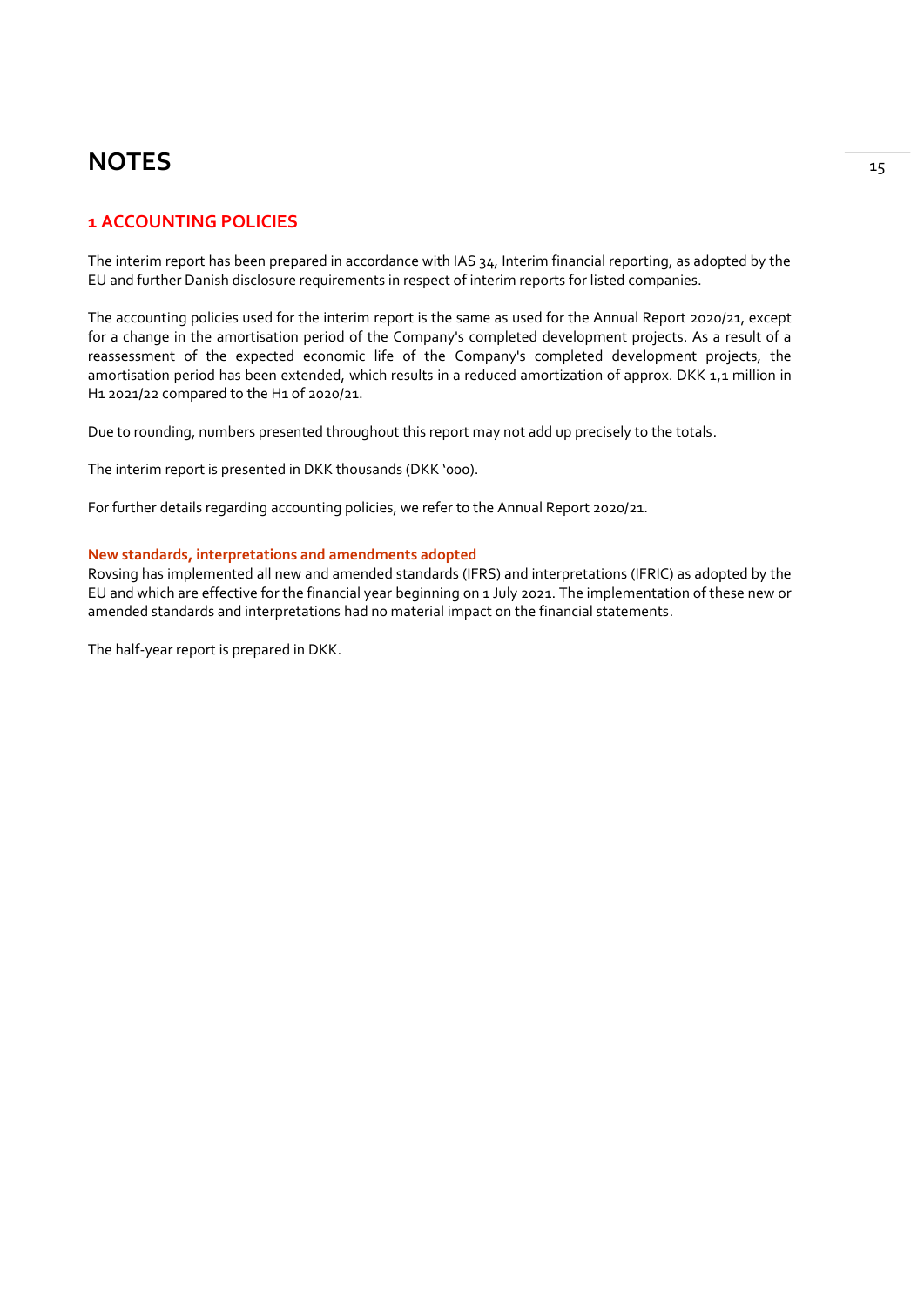| $\overline{2}$ | <b>REVENUE</b>                      | 1H      | 1H      |
|----------------|-------------------------------------|---------|---------|
|                |                                     | 2021/22 | 2020/21 |
|                | DKK'000                             |         |         |
|                | Developed products and systems      | 10,879  | 5,906   |
|                | Software Verifications (ISVV)       | 357     | 380     |
|                | <b>On-site Engineering Services</b> | 1,771   | 3,140   |
|                |                                     | 13,007  | 9,426   |
|                |                                     |         |         |
|                | <b>GEOGRAPHIC MARKETS</b>           |         |         |
|                |                                     |         |         |
|                | DKK'000                             |         |         |
|                | EU                                  | 10,361  | 10,591  |
|                | UK                                  | 2,400   | $\circ$ |
|                | Outside Europe                      | 246     | 1,801   |

Revenue from three customers were in the interval from 11%-33% of the total revenue in 2021/22. In 2020/21 revenue from three customers were in the interval of 10%-33% of the total revenue in 2020/21.

Revenue from products, systems and services is recognised over time, using the cost-to-cost method.

The majority of the projects are sold as fixed price contracts and revenue from projects is usually recognised over time; applying the percentage of completion cost-to-cost method. A project contract will often entitle us to receive a down payment from the customer, followed by several milestone payments linked to a milestone progress plan. Upon completion and customer acceptance we will usually be entitled to the final payment.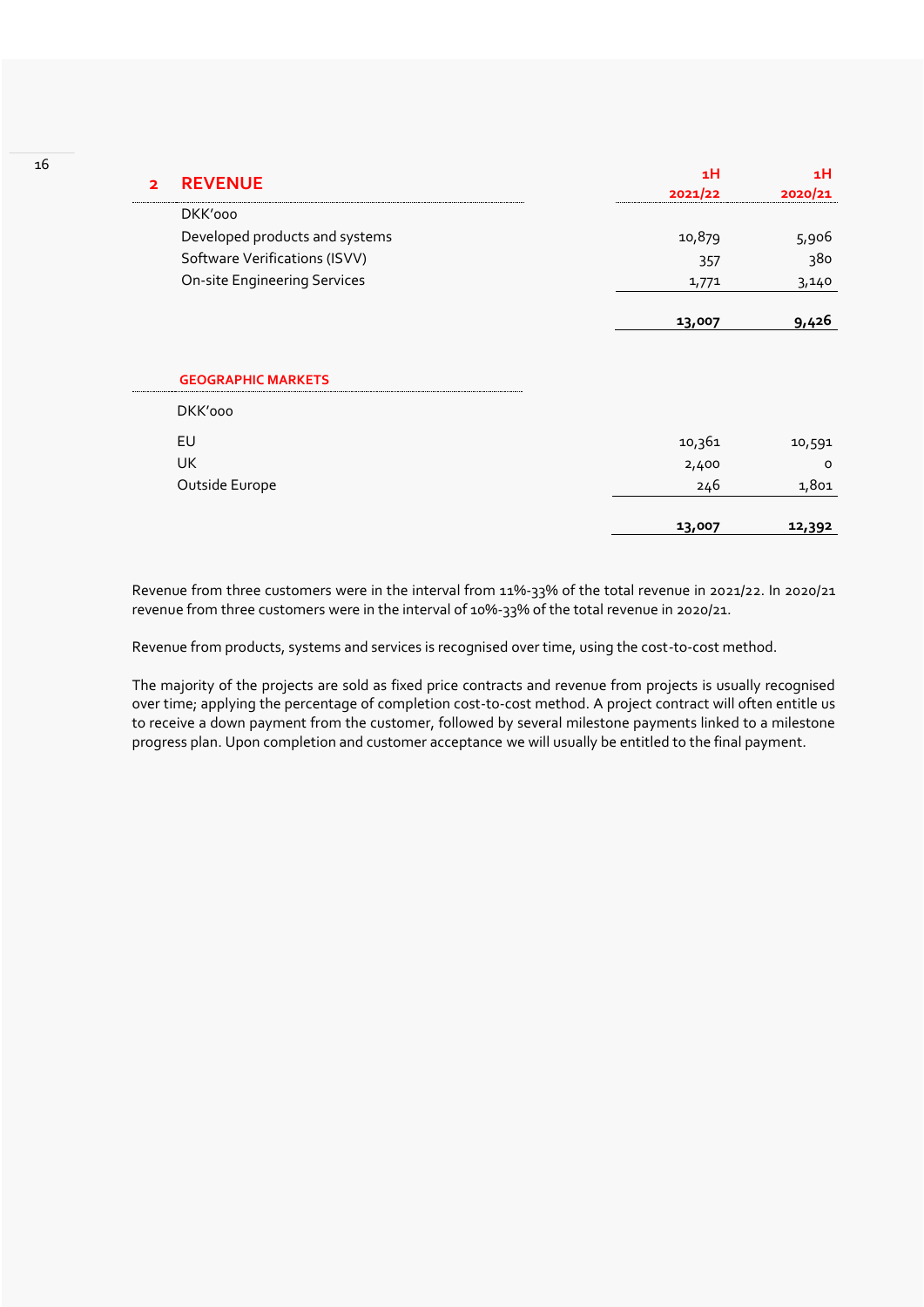#### **3 SEASON**

The company´s activities have not been affected by any season in the period.

| <b>EARNINGS PER SHARE</b>                                                     | H1<br>2021/22 | H١<br>2020/21 |
|-------------------------------------------------------------------------------|---------------|---------------|
| DKK'000                                                                       |               |               |
| Profit/loss for the year                                                      | -813          | -1,617        |
| Average number of issued shares (1,000)                                       | 470           | 457           |
| Earnings per share, (EPS Basic), of DKK 50 each (H1 2019/20 DKK<br>o,o5 each) | $-1,73$       | -3,54         |

Rovsing holds 1,259 shares of the Company's own shares.

#### **5 INTANGIBLE ASSETS**

The company has during the period 1 July - 31. December 2021 incurred costs for intangible assets for DKK 0,2 million. As described in the management's report in the 2020/21 annual report, future earnings are related to product development projects. Earnings size and timely realization is subject to uncertainty. Impairment test for intangible assets will be carried out per 30 June 2022, after completion of budgets, etc. for the next 3 years period. See also the section "Risk factors" in the annual report 2020/21.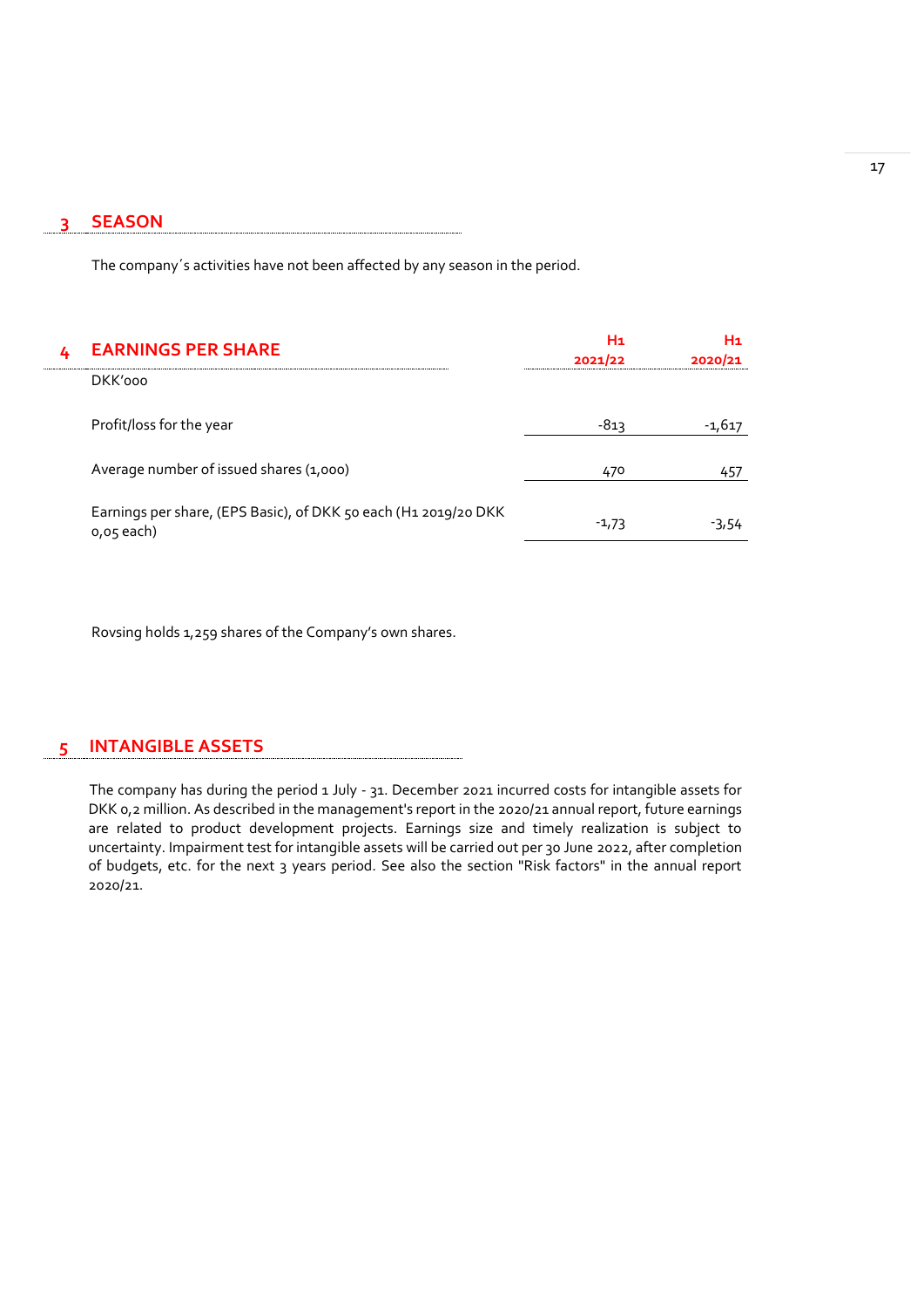### **6 RIGHT OF USE ASSETS**

|                                     | Rent<br>facility | Equipment | <b>Car leasing</b> | <b>Total</b> |
|-------------------------------------|------------------|-----------|--------------------|--------------|
| DKK'000                             |                  |           |                    |              |
| Right-of-use as of 1 July 2020      | 151              | 360       | 402                | 913          |
| <b>Additions</b>                    | 2,071            |           |                    | 2,071        |
| Depreciations                       | $-404$           | $-65$     | -60                | $-529$       |
| Right-of-use as of 31 December 2021 | 1,818            | 295       | 34 <sup>2</sup>    | 2,455        |
| Lease liabilities                   |                  |           |                    | 31-12-2021   |
| DKK'000                             |                  |           |                    |              |
| Non current                         |                  |           |                    | 1,800        |
|                                     |                  |           |                    |              |
| Current                             |                  |           |                    | 657          |

| DKK'ooo                                        | 31-12-2021 |
|------------------------------------------------|------------|
| Interest expense leases                        |            |
| Depreciation recognised on Right-of-use assets | 529        |
|                                                |            |

### **7 CONTINGENT ASSETS AND LIABILITIES**

The Company has co-funded development projects with ESA. A co-financing obligation in the agreements entered into with ESA, the Company itself holds about 25% - 50% of the estimated costs.

18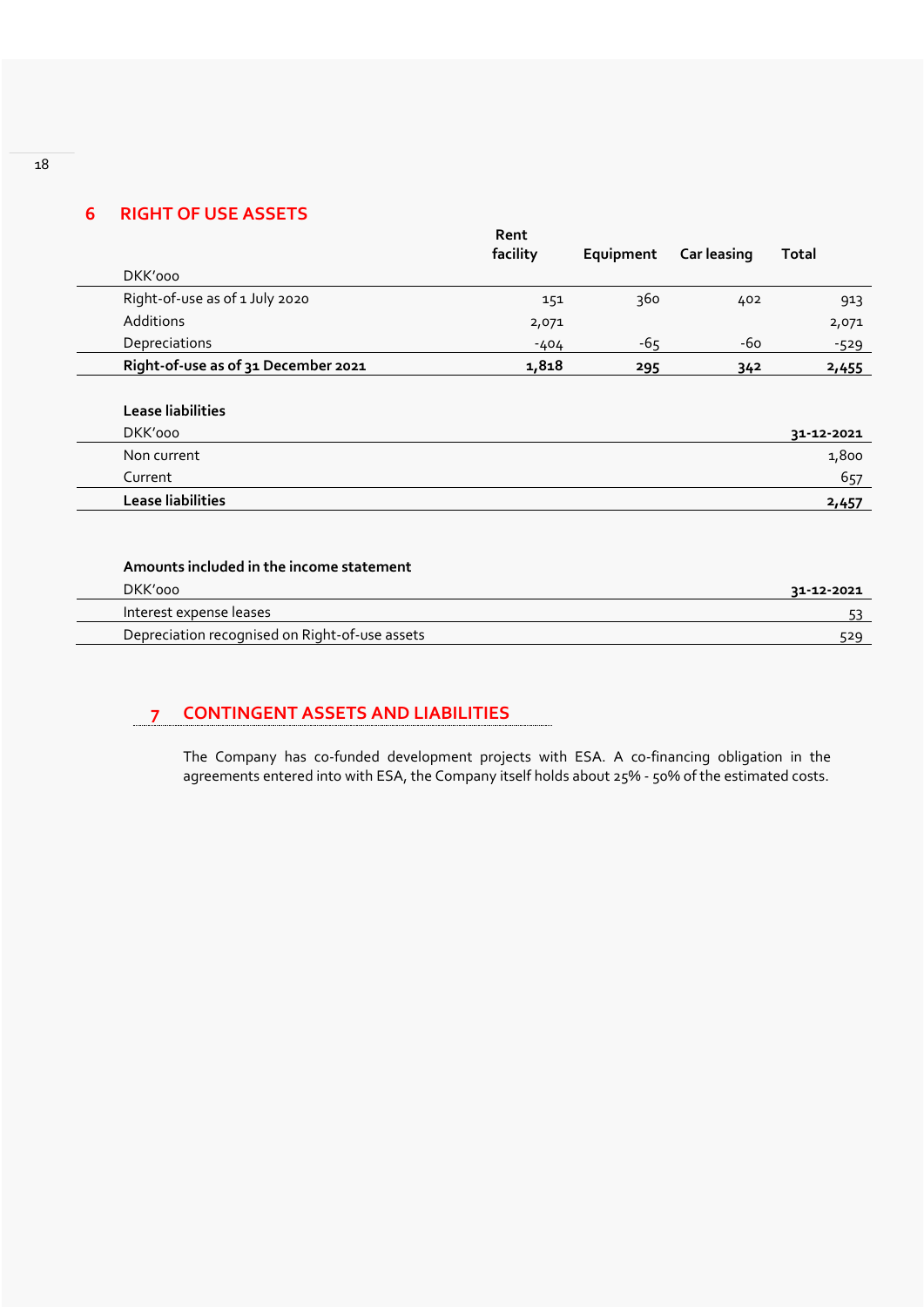#### **8 TRANSACTIONS BETWEEN PARTNERS AND RELATED PARTIES**

The company has no related parties or partners with a controlling influence.

The company has registered the following shareholders as holding 5% or more of the share capital:

- 6,63 %, Catpen A/S
- 5,45 %, Jean Marcel Dühring

The company's related parties include also the board of directors and management.

### **9 EVENTS AFTER THE 31 DECEMBER 2021**

The company knows of no events or issues after 31 December 2021 that has a substantial influence on the financial position of the company.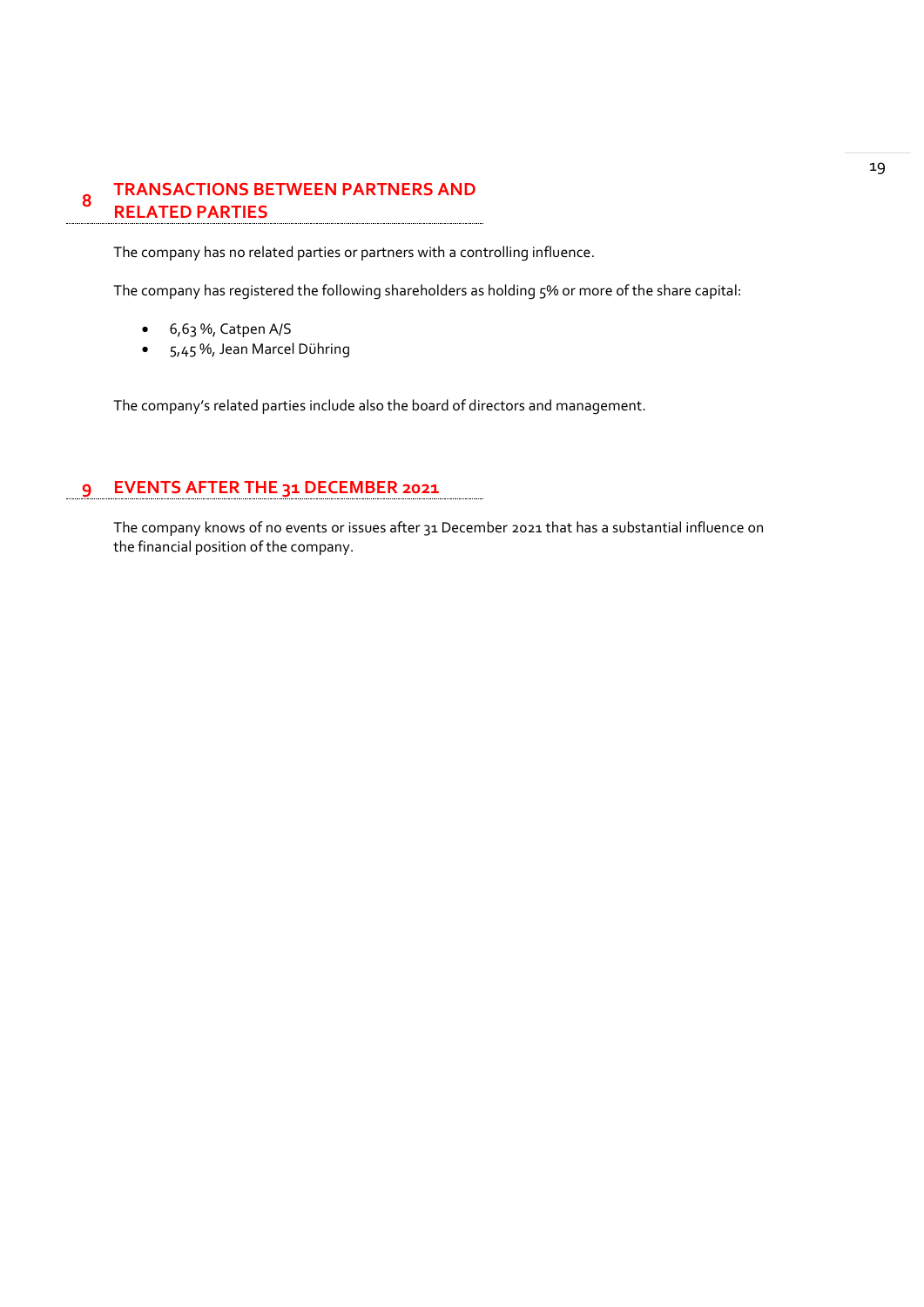### <span id="page-19-0"></span>**DEFINITION OF RATIOS**

#### 20

**Ratio**<br> **No. of shares, end of period**<br> **Explanation**<br> **Explanation** 

EBITDA margin (profit margin before depreciation and amortisation) (%)<br>EBIT margin (profit margin) (%) Equity ratio Equity, end of year, as a percentage of total assets.<br>
Return on equity (%) end of year after tax divided by average

The total number of outstanding shares at any given time, exclusive of the Company's treasury shares.

Cash flow per share (DKK) Cash flows from operating activities divided by average number of shares.

Earnings before interest, tax depreciation and amortisation as a percentage of revenue.

Earnings before interest and tax as a percentage of revenue.

Return on equity (%) Profit/loss for the year after tax divided by average equity.<br>Average no. of outstanding shares (1,000) Average number of outstanding shares at any given time. Average no. of outstanding shares (1,000) Average number of outstanding shares at any given time.<br>Net asset value per share (DKK) Equity at year-end divided by number of shares at year-er Net asset value per share (DKK) Equity at year-end divided by number of shares at year-end.<br>Payout ratio (%) For all dividends distributed divided by profit/loss for the year Total dividends distributed divided by profit/loss for the year. Earnings per share (DKK) The Company's share of profit/loss for the year divided by average no. of shares.

Solvency ratio (%) Traditional way of expressing the Company's financial strength.

Dividend per share of DKK 50 Dividend payment in Danish kroner per share.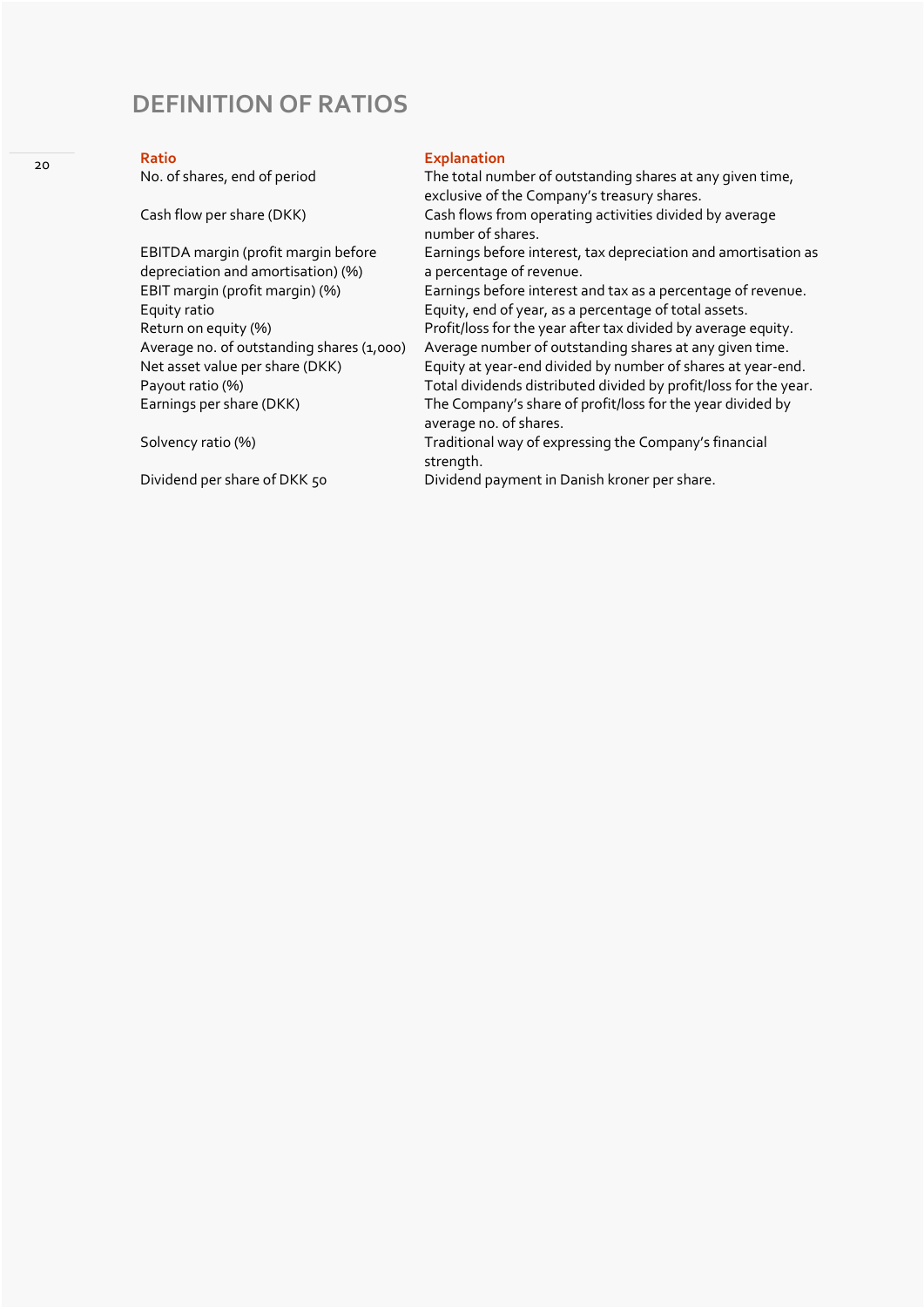### <span id="page-20-0"></span>**GLOSSARY**

ISVV (Independent Software Verification & Validation)<br>Kick-Off Command control system<br>Critical software

#### **Term Explanation**

| Application            | Specific use of a product                                                                                      |  |
|------------------------|----------------------------------------------------------------------------------------------------------------|--|
| Airbus Defense & Space | French, German, British and Spanish company operating in the<br>defense, space and telecommunications industry |  |
| Check-out system       | System for testing and controlling a satellite or instrument                                                   |  |
| DSTE                   | Digital Simulation & Test Equipment                                                                            |  |
| ESA                    | The European Space Agency                                                                                      |  |
|                        |                                                                                                                |  |

ESTEC<br>
European Space Research and Technology Centre<br>
Earth Observation Satellite programme under EU Copernicus Copernicus Earth Observation Satellite programme under EU<br>
European satellite navigation system Galileo<br>Industrial collaboration agreement Furopean satellite navigation system<br>Agreement signed by non-Danish sup Agreement signed by non-Danish suppliers of defense material to Denmark with the Danish Enterprise and Construction Agency to ensure that the supplier undertakes in return to acquire defense material manufactured by Danish companies. Independent verification and validation of software

Kick-Off meeting to start up a project<br>Guidance system Software, the failure or breakdown of which may cause loss of life, loss of spacecraft or loss of performance of the planned task, or software for which error rectification may prove very costly. MPCV Multi-Purpose Crew Vehicle Outsourcing The outsourcing of part of or a whole assignment with a Quite subcontractor Prime Contractor The company with the main responsibility for carrying out a major ESA project Project manager **Project manager** Person in charge of carrying out a project Thales Alenia Space European space and defense industry company EGSE Electrical Ground Support Equipment Power SCOE Special Checkout Equipment for testing satellite power systems

SAS SAS SOLAR SOLAR ARRAY Simulator SLP<br>
Second Level Protection<br>
MASC Measurement, Acquisitic MASC MEASO Measurement, Acquisition, Simulation & Commanding<br>Meteorological Operational Satellite - Second Generati Meteorological Operational Satellite - Second Generation